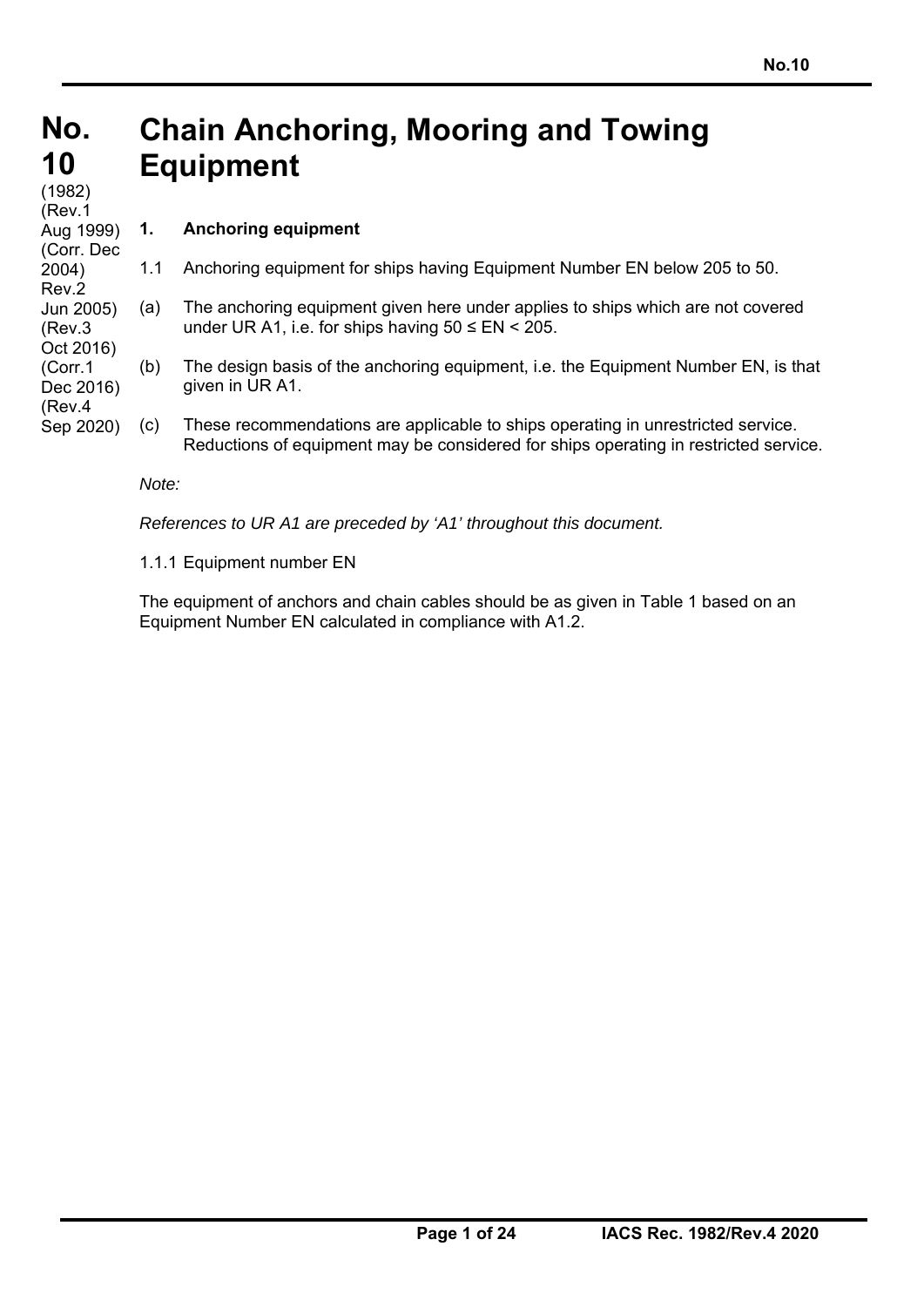| Table 1      |                            |                       | <b>Anchoring equipment</b>           |                                            |                        |                                                   |                         |                             |
|--------------|----------------------------|-----------------------|--------------------------------------|--------------------------------------------|------------------------|---------------------------------------------------|-------------------------|-----------------------------|
|              | Stockless bower<br>anchors |                       | <b>Stockless</b><br>stream<br>anchor | Stud link chain cable<br>for bower anchors |                        |                                                   | Stream wire<br>or chain |                             |
| EN           | No.                        | Mass<br>per<br>anchor | Mass<br>per<br>anchor                | Total<br>length                            | Mild<br>steel<br>Gr. 1 | Min. diameter<br>Special<br>quality<br>Gr. 2 or 3 | Length                  | <b>Breaking</b><br>strength |
|              |                            | (kg)                  | (kg)                                 | (m)                                        | (mm)                   | (mm)                                              | (m)                     | (kN)                        |
| $\mathbf{1}$ | $\overline{2}$             | $\mathfrak{Z}$        | $\overline{4}$                       | $\overline{5}$                             | 6                      | $\overline{7}$                                    | $\boldsymbol{\delta}$   | $\boldsymbol{g}$            |
| 50-70        | $\overline{2}$             | 180                   | 60                                   | 220                                        | 14                     | 12.5                                              | 80                      | 64.7                        |
| 70-90        | $\overline{2}$             | 240                   | 80                                   | 220                                        | 16                     | 14                                                | 85                      | 73.5                        |
| 90-110       | $\overline{2}$             | 300                   | 100                                  | 247.5                                      | 17.5                   | 16                                                | 85                      | 80.0                        |
| 110-130      | $\overline{2}$             | 360                   | 120                                  | 247.5                                      | 19                     | 17.5                                              | 90                      | 89.2                        |
| 130-150      | $\overline{2}$             | 420                   | 140                                  | 275                                        | 20.5                   | 17.5                                              | 90                      | 98.1                        |
| 150-175      | $\overline{2}$             | 480                   | 165                                  | 275                                        | 22                     | 19                                                | 90                      | 107.9                       |
| 175-205      | $\overline{2}$             | 570                   | 190                                  | 302.5                                      | 24                     | 20.5                                              | 90                      | 117.7                       |
|              |                            |                       |                                      |                                            |                        |                                                   |                         |                             |

### 1.1.2 Anchors

1.1.2.1 Types of anchors

- 1.1.2.1.1 Ordinary anchors
- (a) The requirements under A1.4.1.1 should be complied with.
- (b) The mass of stocked anchors, when used, and that of stream anchors, excluding the stock should be 80% and the mass of the stock should be 20% of the mass as given in Table 1 for stockless bower anchors.
- 1.1.2.1.2 High Holding Power (HHP) anchors

The requirements under A1.4.1.2 and A1.4.2 should be complied with.

1.1.2.1.3 Super High Holding Power (SHHP) anchors

The requirements under A1.4.1.3 and A1.4.2 should be complied with.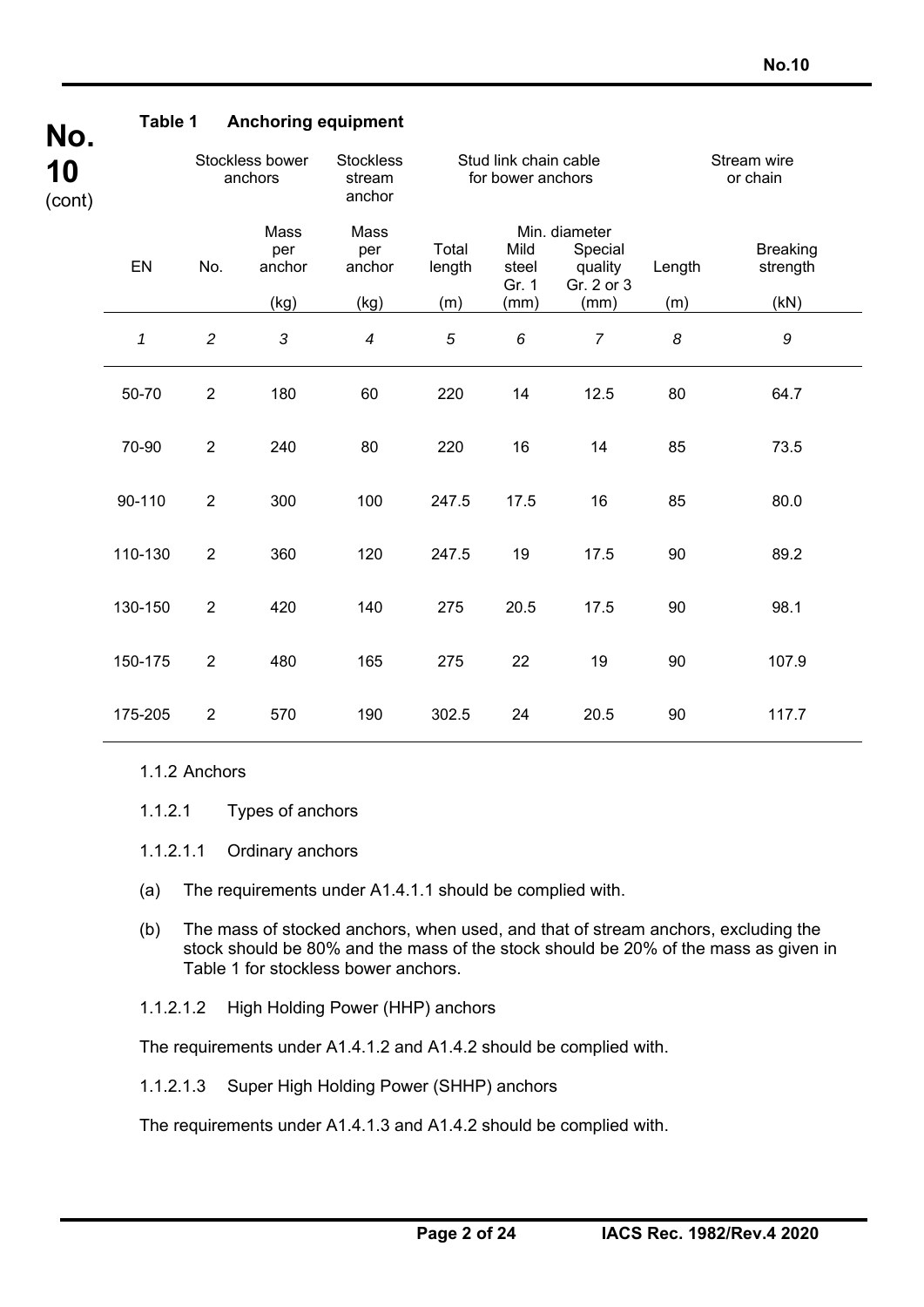### 1.1.2.2 Installation of the anchors on board

The bower anchors should be connected to their chain cables and ready for use. The stream anchor should be ready to be connected with its cable.

1.1.2.3 Proof testing of anchors

The requirements under A1.4.4 should be complied with.

- 1.1.3 Chain cables and wire ropes for anchors
- 1.1.3.1 Chain cables

**No.**

**10**  (cont)

- (a) The anchors should be associated with stud link chain cables of one of the grades under A1.5.2, Table 3. For equipment numbers EN up to 90, as an alternative to stud link chain cables, short link chain cables may be used.
- (b) Wire ropes for anchors may be adopted in compliance with 1.1.3.3
- 1.1.3.2 Proof and breaking loads of stud link chain cables
- (a) The breaking loads (BL) and proof loads (PL) should be in compliance with the requirements under A1.5.3.
- (b) The test load values, rounded off from the loads defined in (a) above, which should be used for testing and acceptance of chain cables with diameter between 11 and 19 mm are given in Table 2.

| Chain cable | Grade 1    |                         | Grade 2    |                         |            | Grade 3                 |
|-------------|------------|-------------------------|------------|-------------------------|------------|-------------------------|
| diameter    | Proof load | <b>Breaking</b><br>load | Proof load | <b>Breaking</b><br>load | Proof load | <b>Breaking</b><br>load |
| (mm)        | (kN)       | (kN)                    | (kN)       | (kN)                    | (kN)       | (kN)                    |
| 1           | 2          | 3                       | 4          | 5                       | 6          |                         |
| 11          | 35.8       | 51                      | 51         | 71.7                    | 71.7       | 102                     |
| 12.5        | 46         | 65.7                    | 65.7       | 92                      | 92         | 132                     |
| 14          | 57.9       | 82                      | 82         | 116                     | 116        | 165                     |
| 16          | 75.5       | 107                     | 107        | 150                     | 150        | 216                     |
| 17.5        | 89         | 127                     | 127        | 179                     | 179        | 256                     |
| 19          | 105        | 150                     | 150        | 211                     | 211        | 301                     |

#### **Table 2 Test load values for stud link chain cables**

1.1.3.3 Wire ropes for anchors

In alternative to the stud link or short link chain cables under 1.1.3.1, wire ropes may be used for:

- (a) bower anchors of ships below 40 m in length
- (b) stream anchor as stipulated in Table 1.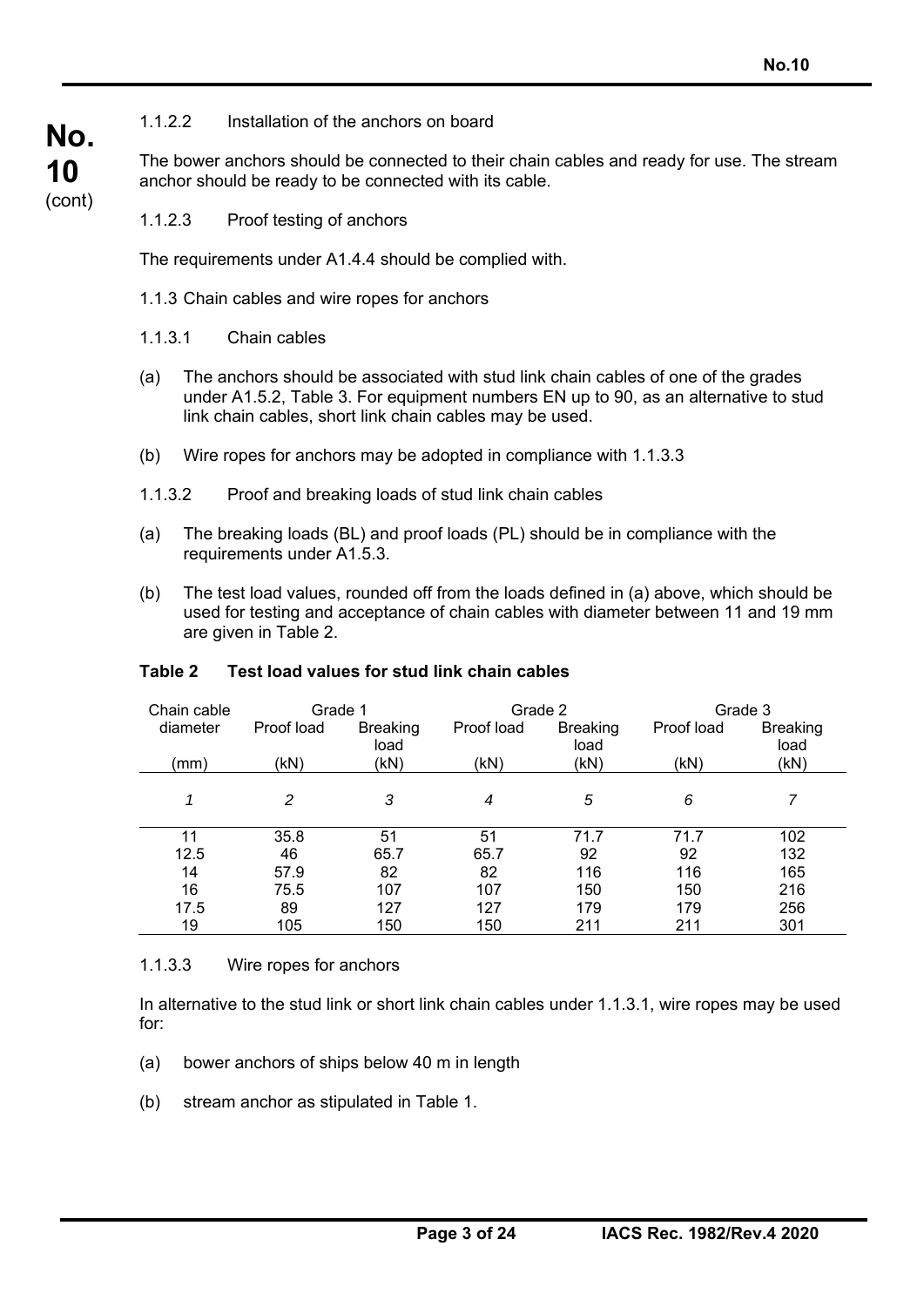The wire ropes under (a) above should have:

**No.**

**10**  (cont)

- (i) length equal to 1.5 times the corresponding tabular length of chain cable (col. 5 of Table 1)
- (ii) strength equal to that of tabular chain cable of Grade 1 (col. 2 and 3 of Table 2).

A short length of chain cable should be fitted between the wire rope and bower or stream anchor having a length of 12.5 m or the distance between anchor in stowed position and winch, whichever is less. All surfaces being in contact with the wire need to be rounded with a radius of not less than 10 times the wire rope diameter (including stem).

|             | Minimum mass per | Minimum mass per |             |                  |              |
|-------------|------------------|------------------|-------------|------------------|--------------|
|             | length of 27.5 m |                  |             | length of 27.5 m |              |
| Chain cable | <b>With Dee</b>  | With lugless     | Chain cable | <b>With Dee</b>  | With lugless |
| diameter    | shackle          | shackle          | diameter    | shackle          | shackle      |
| (mm)        | (Kg)             | (Kg)             | (mm)        | (Kg)             | (Kg)         |
| 26          | 410              | 405              | 78          | 3640             | 3535         |
| 28          | 480              | 475              | 81          | 3940             | 3820         |
| 30          | 550              | 545              | 84          | 4240             | 4105         |
| 32          | 620              | 615              | 87          | 4555             | 4405         |
| 34          | 700              | 690              | 90          | 4870             | 4705         |
| 36          | 785              | 775              | 92          | 5085             | 4905         |
| 38          | 875              | 860              | 95          | 5405             | 5210         |
| 40          | 965              | 950              | 97          | 5630             | 5425         |
| 42          | 1055             | 1040             | 100         | 5970             | 5745         |
| 44          | 1150             | 1130             | 102         | 6210             | 5970         |
|             |                  |                  |             |                  |              |
| 46          | 1260             | 1240             | 105         | 6580             | 6320         |
| 48          | 1370             | 1345             | 107         | 6845             | 6575         |
| 50          | 1485             | 1455             | 111         | 7380             | 7080         |
| 52          | 1605             | 1575             | 114         | 7795             | 7475         |
| 54          | 1725             | 1690             | 117         | 8220             | 7870         |
| 56          | 1850             | 1810             | 120         | 8650             | 8270         |
| 58          | 1985             | 1945             | 122         | 8960             | 8550         |
| 60          | 2125             | 2075             | 124         | 9275             | 8835         |
| 62          | 2275             | 2220             | 127         | 9740             | 9270         |
| 64          | 2430             | 2370             | 130         | 10210            | 9710         |
|             |                  |                  |             |                  |              |
| 66          | 2590             | 2525             | 132         | 10540            | 10005        |
| 68          | 2755             | 2685             | 137         | 11320            | 10750        |
| 70          | 2925             | 2850             | 142         | 12110            | 11500        |
| 73          | 3185             | 3100             | 147         | 12950            | 12300        |
| 76          | 3460             | 3360             | 152         | 13890            | 13200        |

### **Table 3 Mass of stud link chain cables**

# 1.2 Anchoring equipment for ships in deep and unsheltered water

### 1.2.1 Scope and application

The hereunder given recommendations address anchoring equipment for ships in deep and unsheltered water which is not covered by UR A1 and 1.1. These recommendations may be used to design or assess the adequacy of the anchoring equipment for ships intended to anchor in water with depth up to 120 m, current with up to 1.54 m/s, wind with up to 14 m/s and waves with significant height of up to 3 m. The scope of chain cable, being the ratio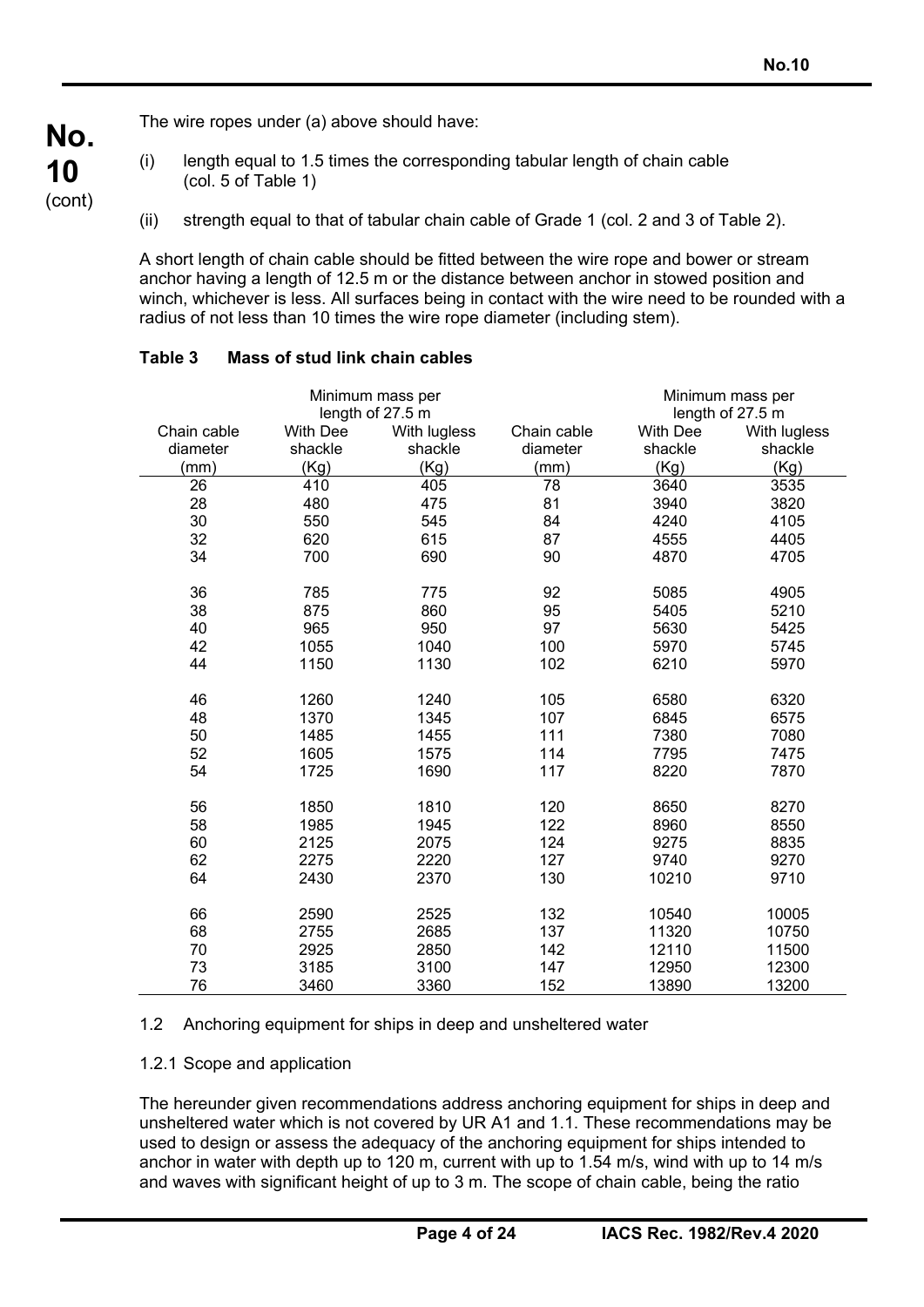**No. 10**  between the length of chain paid out and water depth, is assumed to be not less than 3 to 4. Furthermore, these recommendations are applicable to ships with an equipment length, as defined in A1.2, of not less than 135 m.

1.2.2 Equipment Number for deep and unsheltered water

Anchors and chain cables should be in accordance with Table 4 and based on the Equipment Number  $EN_1$  obtained from the following equation:

$$
EN_1 = 0.628 \left[ a \left( \frac{EN}{0.628} \right)^{1/2.3} + b(1-a) \right]^{2.3}
$$

where

(cont)

 $a = 1.83 \cdot 10^{-9} \cdot L^3 + 2.09 \cdot 10^{-6} \cdot L^2 - 6.21 \cdot 10^{-4} \cdot L + 0.0866$ 

 $b = 0.156 \cdot L + 8.372$ 

 $L =$  Equipment length of the ship in compliance with A1.2

EN = Equipment Number calculated in compliance with A1.2.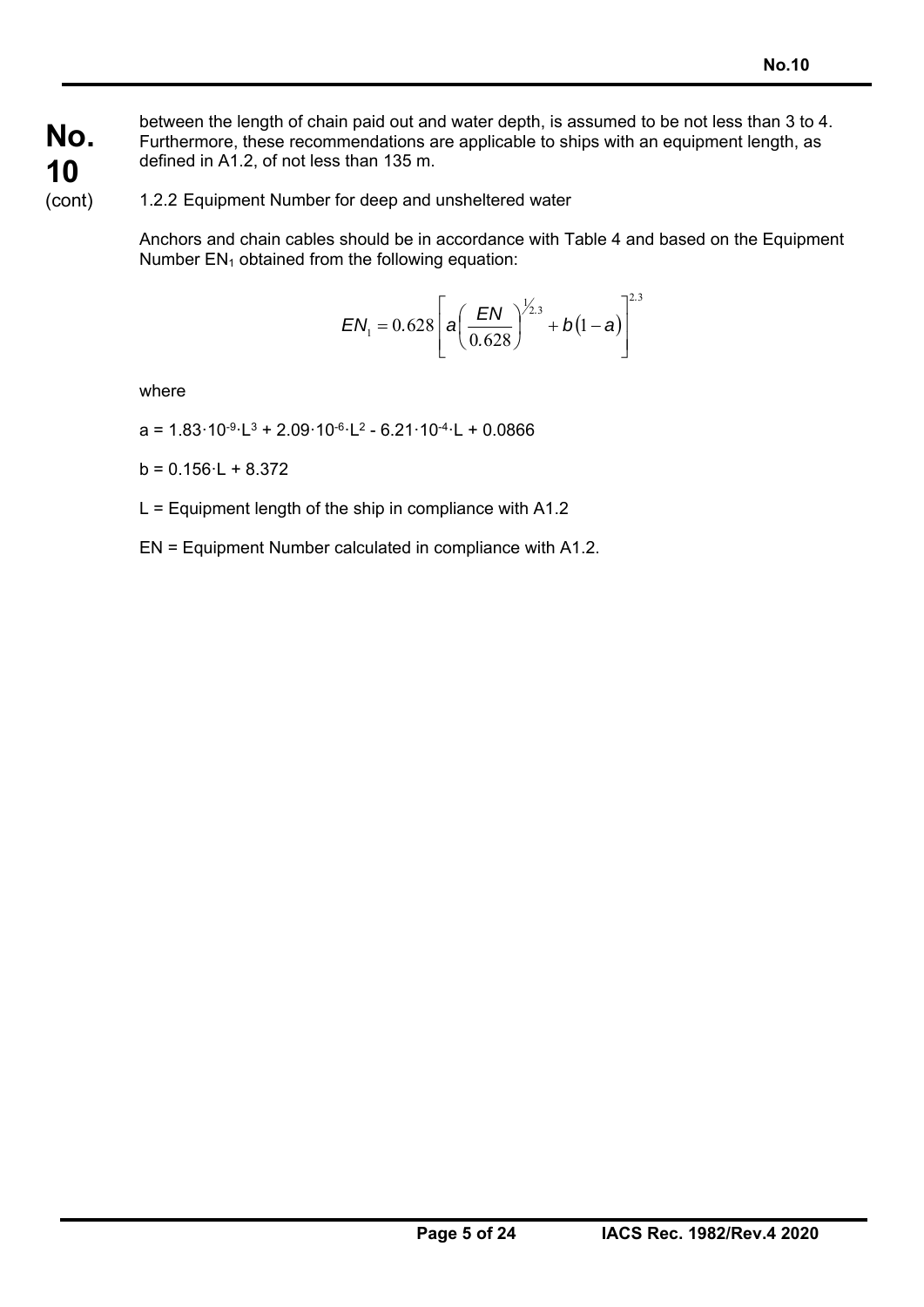|                                | <b>Equipment Number</b><br>EN <sub>1</sub> |           |                         | High holding power<br>stockless bower anchors | Stud link chain cable<br>for bower anchors |                                 |                                                            |  |
|--------------------------------|--------------------------------------------|-----------|-------------------------|-----------------------------------------------|--------------------------------------------|---------------------------------|------------------------------------------------------------|--|
| Equal to<br>or greater<br>than |                                            | Less than | Number                  | Mass per<br>anchor<br>$(m_A)$                 | Length                                     | Special<br>quality<br>(Grade 2) | Min. diameter (d)<br>Extra special<br>quality<br>(Grade 3) |  |
|                                |                                            |           |                         | (kg)                                          | (m)                                        | (mm)                            | (mm)                                                       |  |
|                                |                                            | 1790      | $\overline{2}$          | 14150                                         | 1017.5                                     | 105                             | 84                                                         |  |
| 1790                           |                                            | 1930      | $\overline{\mathbf{c}}$ | 14400                                         | 990                                        | 105                             | 84                                                         |  |
| 1930                           |                                            | 2080      | $\overline{c}$          | 14800                                         | 990                                        | 105                             | 84                                                         |  |
| 2080                           |                                            | 2230      | $\overline{\mathbf{c}}$ | 15200                                         | 990                                        | 105                             | 84                                                         |  |
| 2230                           |                                            | 2380      | $\overline{c}$          | 15600                                         | 990                                        | 105                             | 84                                                         |  |
| 2380                           |                                            | 2530      | $\overline{2}$          | 16000                                         | 990                                        | 105                             | 84                                                         |  |
| 2530                           |                                            | 2700      | $\overline{c}$          | 16300                                         | 990                                        | 105                             | 84                                                         |  |
| 2700                           |                                            | 2870      | $\overline{2}$          | 16700                                         | 990                                        | 105                             | 84                                                         |  |
| 2870                           |                                            | 3040      | $\overline{2}$          | 17000                                         | 990                                        | 105                             | 84                                                         |  |
| 3040                           |                                            | 3210      | $\overline{\mathbf{c}}$ | 17600                                         | 990                                        | 105                             | 84                                                         |  |
| 3210                           |                                            | 3400      | $\overline{c}$          | 18000                                         | 990                                        | 105                             | 84                                                         |  |
| 3400                           |                                            | 3600      | $\overline{2}$          | 18300                                         | 990                                        | 106                             | 84                                                         |  |
| 3600                           |                                            | 3800      | $\overline{\mathbf{c}}$ | 19000                                         | 990                                        | 107                             | 85                                                         |  |
| 3800                           |                                            | 4000      | $\overline{c}$          | 19700                                         | 962.5                                      | 108                             | 87                                                         |  |
| 4000                           |                                            | 4200      | $\overline{2}$          | 20300                                         | 962.5                                      | 111                             | 90                                                         |  |
| 4200                           |                                            | 4400      | $\overline{\mathbf{c}}$ | 21100                                         | 962.5                                      | 114                             | 92                                                         |  |
| 4400                           |                                            | 4600      | $\overline{c}$          | 22000                                         | 962.5                                      | 117                             | 95                                                         |  |
| 4600                           |                                            | 4800      | $\overline{2}$          | 22900                                         | 962.5                                      | 119                             | 97                                                         |  |
| 4800                           |                                            | 5000      | $\overline{\mathbf{c}}$ | 23500                                         | 962.5                                      | 122                             | 99                                                         |  |
| 5000                           |                                            | 5200      | $\overline{c}$          | 24000                                         | 935                                        | 125                             | 102                                                        |  |
| 5200                           |                                            | 5500      | $\overline{2}$          | 24500                                         | 907.5                                      | 130                             | 105                                                        |  |
| 5500                           |                                            | 5800      | $\overline{c}$          | 25000                                         | 907.5                                      | 133                             | 107                                                        |  |
| 5800                           |                                            | 6100      | $\overline{c}$          | 25500                                         | 880                                        | 137                             | 111                                                        |  |
| 6100                           |                                            | 6500      | $\overline{2}$          | 25700                                         | 880                                        | 140                             | 113                                                        |  |
| 6500                           |                                            | 6900      | $\overline{\mathbf{c}}$ | 26000                                         | 852.5                                      | 143                             | 115                                                        |  |
| 6900                           |                                            | 7400      | $\overline{2}$          | 26500                                         | 852.5                                      | 147                             | 118                                                        |  |
| 7400                           |                                            | 7900      | $\overline{c}$          | 27000                                         | 825                                        | 152                             | 121                                                        |  |
| 7900                           |                                            | 8400      | $\overline{\mathbf{c}}$ | 27500                                         | 825                                        | 154                             | 123                                                        |  |
| 8400                           |                                            | 8900      | $\overline{2}$          | 28000                                         | 797.5                                      | 158                             | 127                                                        |  |
| 8900                           |                                            | 9400      | $\overline{2}$          | 28900                                         | 770                                        | 162                             | 132                                                        |  |
| 9400                           |                                            | 10000     | $\overline{\mathbf{c}}$ | 29400                                         | 770                                        |                                 | 135                                                        |  |
| 10000                          |                                            | 10700     | $\overline{c}$          | 29900                                         | 770                                        |                                 | 139                                                        |  |
| 10700                          |                                            | 11500     | $\overline{\mathbf{c}}$ | 30600                                         | 770                                        |                                 | 143                                                        |  |
| 11500                          |                                            | 12400     | $\overline{\mathbf{c}}$ | 31500                                         | 770                                        |                                 | 147                                                        |  |
| 12400                          |                                            | 13400     | $\overline{c}$          | 33200                                         | 770                                        |                                 | 152                                                        |  |
| 13400                          |                                            | 14600     | $\boldsymbol{2}$        | 35000                                         | 770                                        |                                 | 157                                                        |  |
| 14600                          |                                            |           | $\overline{2}$          | 38000                                         | 770                                        |                                 | 162                                                        |  |

### **Table 4 Anchoring equipment for ships in unsheltered water with depth up to 120 m**

#### 1.2.3 Anchors

**No.**

**10**  (cont)

> The bower anchors should be connected to their chain cables and positioned on board ready for use.

> Anchors should be of the stockless High Holding Power (HHP) type. The mass of the head of a stockless anchor, including pins and fittings, should not be less than 60% of the total mass of the anchor. For the conditions of HHP anchors reference is made to A1.4.1.2 (a) and for the approval and/or acceptance of HHP anchors reference is made to A1.4.1.2 (c).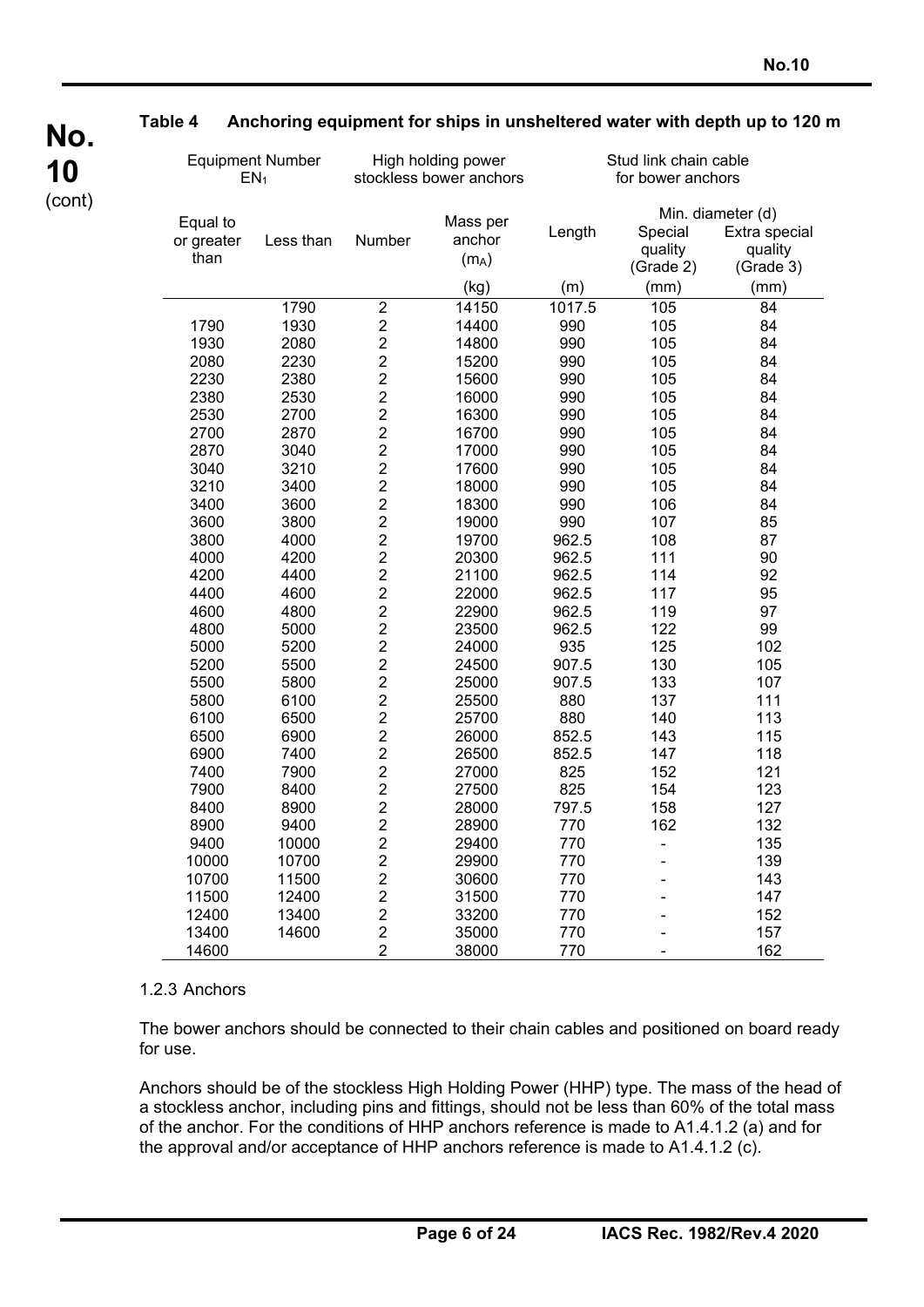**No. 10**  (cont) The mass, per anchor, of bower anchors given in Table 4 is for anchors of equal mass. The mass of individual anchors may vary to 7% of the tabular mass, but the total mass of anchors should not be less than that recommended for anchors of equal mass.

Suitable arrangements should be provided for securing the anchors when stowed, see 1.3.3.

For manufacture of anchors reference is made to UR W29. For proof testing of the anchors reference is made to A1.4.4.2.

1.2.4 Chain cables for bower anchors

Bower anchors should be associated with stud link chain cables of special (Grade 2) or extra special (Grade 3) quality. The total length of chain cable, as given in Table 4 should be reasonably divided between the two bower anchors. For the proof and breaking loads of stud link chain cables reference is made to A1.5.3, Table 4.

For manufacture of anchor chain cables reference is made to UR W18.

For the installation of the chain cables on board, 1.3 should be observed.

1.2.5 Anchor windlass and chain stopper

The application of UR A3 is recommended for the anchor windlass design and testing and the chain stopper design.

Notwithstanding the requirements according to UR A3, the windlass unit prime mover should be able to supply for at least 30 minutes a continuous duty pull Zcont, in N, given by:

 $Z_{\text{cont}}$  = 35 d<sup>2</sup> + 13.4 m<sub>A</sub>

where

d = chain diameter, in mm, as per Table 4  $m_A$  = HHP anchor mass, in kg, as per Table 4

In addition to the requirements of UR A3, as far as practicable, for testing purpose the speed of the chain cable during hoisting of the anchor and cable should be measured over 37.5 m of chain cable and initially with at least 120 m of chain and the anchor submerged and hanging free. The mean speed of the chain cable during hoisting of the anchor from the depth of 120 m to the depth of 82.5 m should be at least 4.5 m/min.

For the hull supporting structure of anchor windlass and chain stopper reference is made to A1.7.

- 1.3 Installation of chain cables and anchors on board
- 1.3.1 Capacity and arrangement of anchor chain locker
- (a) The chain locker should be of capacity and depth adequate to provide an easy direct lead of the cables through the chain pipes and a self-stowing of the cables. The chain locker should be provided with an internal division so that the port and starboard chain cables may be fully and separately stowed.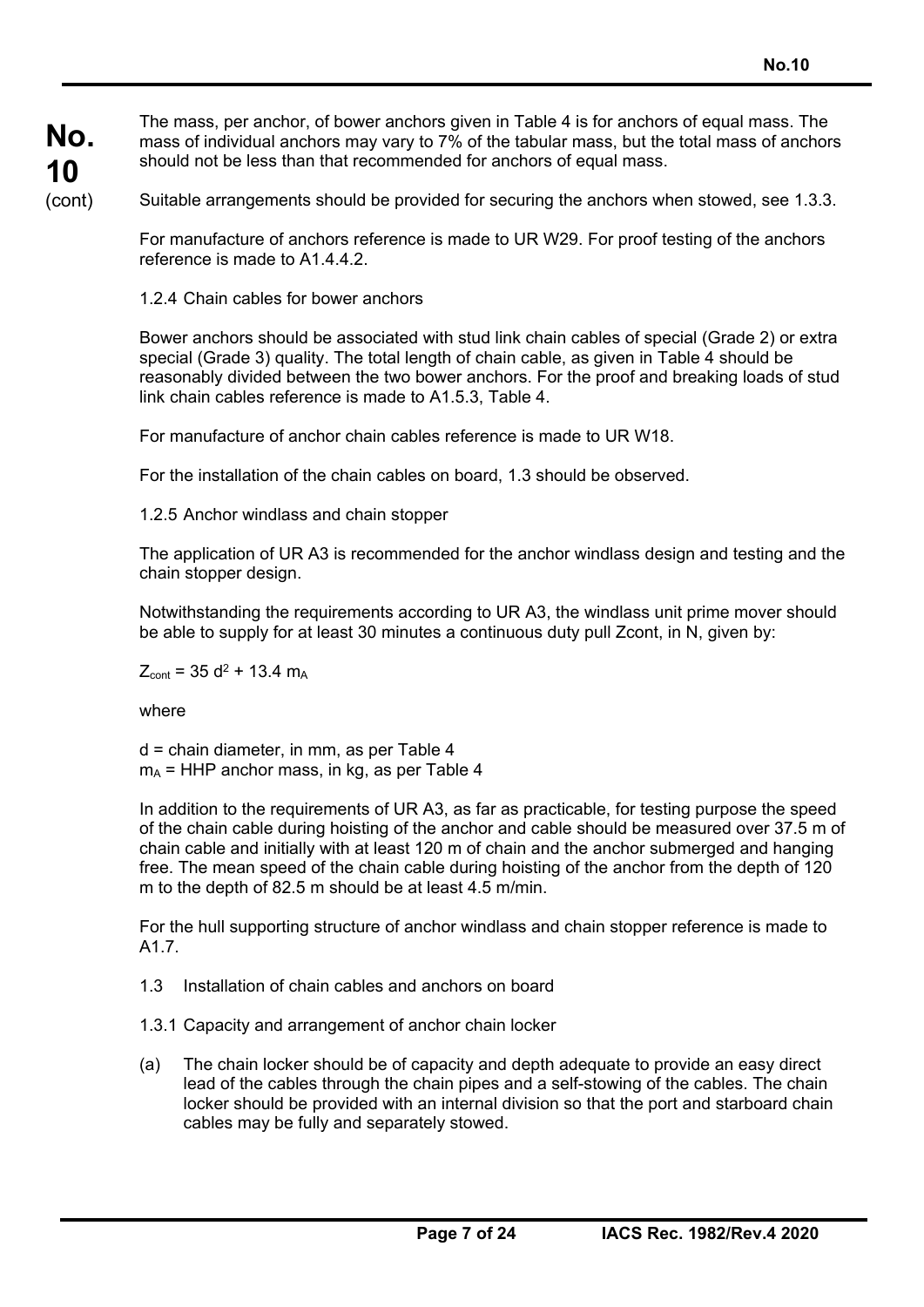- (b) The chain locker boundaries and their access openings should be watertight as necessary to prevent accidental flooding of the chain locker and damaging essential auxiliaries or equipment or affecting the proper operation of the ship.
- (c) Adequate drainage facilities of the chain locker should be adopted.
	- 1.3.2 Securing of the inboard ends of chain cables
	- (a) The inboard ends of the chain cables should be secured to the structures by a fastening able to withstand a force not less than 15% BL nor more than 30% BL (BL = breaking load of the chain cable).
	- (b) The fastening should be provided with a mean suitable to permit, in case of emergency, an easy slipping of the chain cables to sea, operable from an accessible position outside the chain locker.
	- 1.3.3 Securing of stowed anchors

**No.**

**10**  (cont)

- (a) To hold the anchor tight in against the hull or the anchor pocket, respectively, it is recommended to fit anchor lashings, e.g., a 'devil's claw'.
- (b) Anchor lashings should be designed to resist a load at least corresponding to twice the anchor mass plus 10 m of cable without exceeding 40% of the yield strength of the material.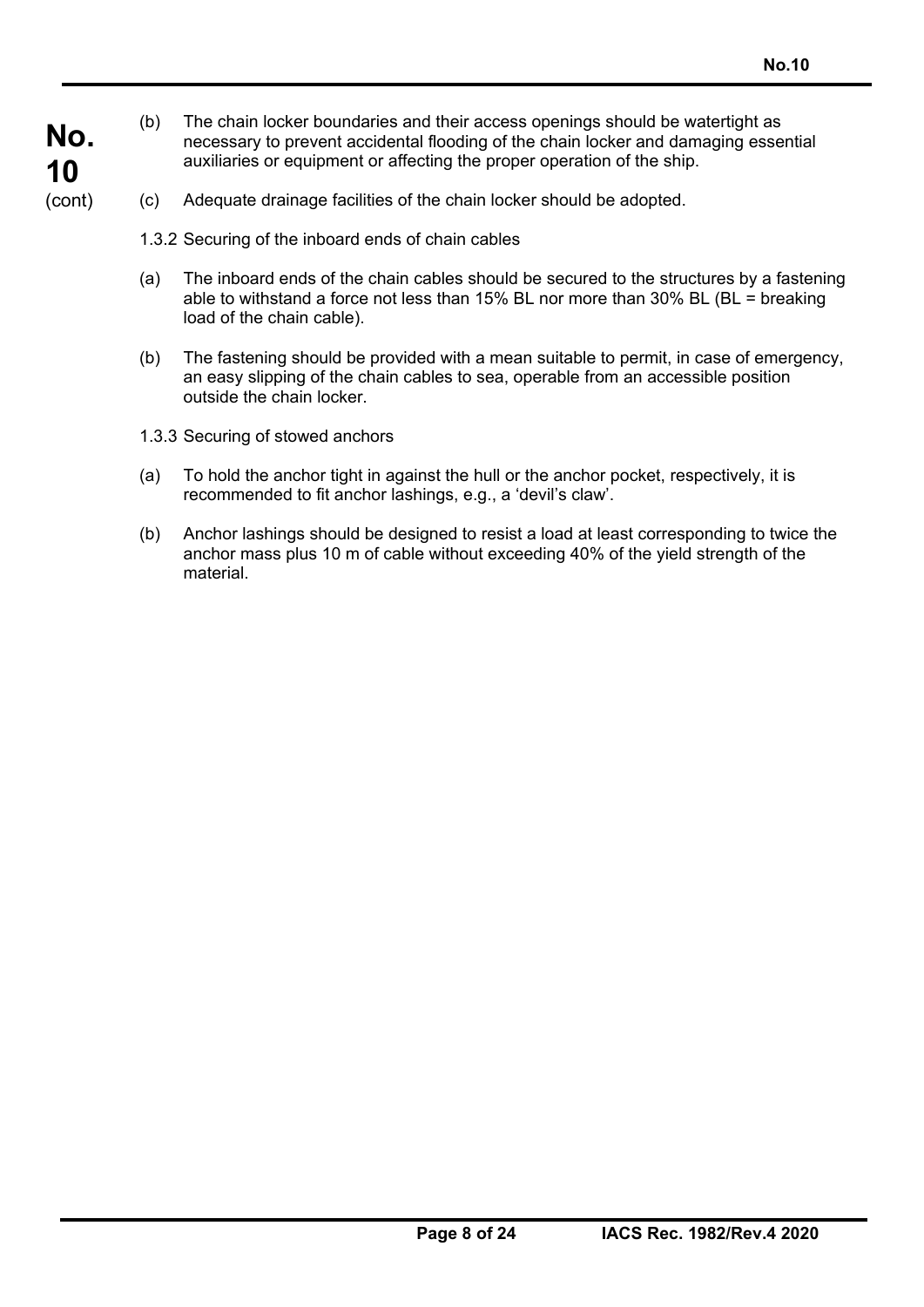# **2. Mooring and towing equipment**

# 2.1 Mooring lines

The mooring lines for ships with Equipment Number EN of less than or equal to 2000 are given in 2.1.1. For other ships the mooring lines are given in 2.1.2.

The Equipment Number EN should be calculated in compliance with A1.2. Deck cargoes at the ship nominal capacity condition should be included for the determination of side-projected area A. The nominal capacity condition is defined in UR A2.0.

Sections 2.1.1 and 2.1.2 specify the minimum recommended number and minimum strength of mooring lines. As an alternative to 2.1.1 and 2.1.2, the minimum recommendation for mooring lines may be determined by direct mooring analysis in line with the procedure given in Appendix A.

The designer should consider verifying the adequacy of mooring lines based on assessments carried out for the individual mooring arrangement, expected shore-side mooring facilities and design environmental conditions for the berth.

The definition of line design break force (LDBF) is given in UR A2.0.

2.1.1 Mooring lines for ships with EN ≤ 2000

The minimum recommended mooring lines for ships having an Equipment Number EN of less than or equal to 2000 are given in Table 5.

For ships having the ratio A/EN > 0.9 the following number of lines should be added to the number of mooring lines as given by Table 5:

One line where  $\qquad \qquad$  (

$$
0.9 < \frac{\text{A}}{\text{EN}} \le 1.1,
$$

two lines where  $1.1$ 

$$
< \frac{A}{EN} \le 1.2,
$$

three lines where EN  $\frac{A}{\cdots}$ .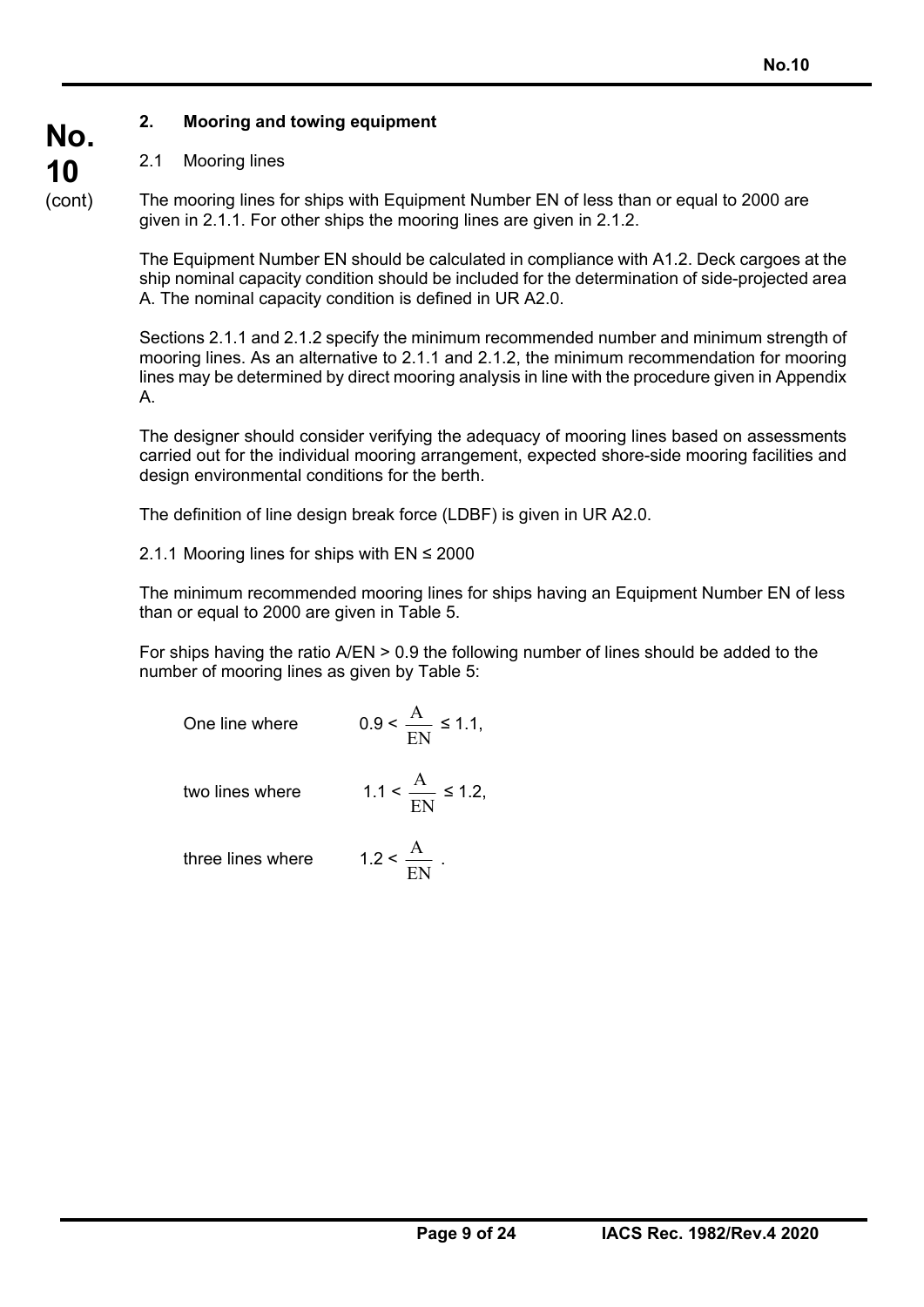

### **Table 5 Mooring lines for ships with EN ≤ 2000**

| <b>EQUIPMENT NUMBER</b> |                | <b>MOORING LINES</b>    |                |                  |  |  |  |
|-------------------------|----------------|-------------------------|----------------|------------------|--|--|--|
| Exceeding               | Not exceeding  | No. of                  | Minimum length | Ship design      |  |  |  |
|                         |                | mooring lines           | of each line * | minimum breaking |  |  |  |
|                         |                |                         | (m)            | load             |  |  |  |
|                         |                |                         |                | (kN)             |  |  |  |
|                         |                |                         |                |                  |  |  |  |
| 1                       | $\overline{c}$ | 3                       | 4              | 5                |  |  |  |
|                         |                |                         |                |                  |  |  |  |
| 50                      | 70             | 3                       | 80             | 37               |  |  |  |
| 70                      | 90             | 3                       | 100            | 40               |  |  |  |
| 90                      | 110            | 3                       | 110            | 42               |  |  |  |
| 110                     | 130            | 3                       | 110            | 48               |  |  |  |
| 130                     | 150            | 3                       | 120            | 53               |  |  |  |
| 150                     | 175            | 3                       | 120            | 59               |  |  |  |
| 175                     | 205            | 3                       | 120            | 64               |  |  |  |
| 205                     | 240            | 4                       | 120            | 69               |  |  |  |
| 240                     | 280            | $\overline{\mathbf{4}}$ | 120            | 75               |  |  |  |
| 280                     | 320            | 4                       | 140            | 80               |  |  |  |
| 320                     | 360            | 4                       | 140            | 85               |  |  |  |
| 360                     | 400            | 4                       | 140            | 96               |  |  |  |
| 400                     | 450            | 4                       | 140            | 107              |  |  |  |
| 450                     | 500            | 4                       | 140            | 117              |  |  |  |
| 500                     | 550            | $\overline{4}$          | 160            | 134              |  |  |  |
| 550                     | 600            | 4                       | 160            | 143              |  |  |  |
| 600                     | 660            | 4                       | 160            | 160              |  |  |  |
| 660                     | 720            | 4                       | 160            | 171              |  |  |  |
| 720                     | 780            | 4                       | 170            | 187              |  |  |  |
| 780                     | 840            | 4                       | 170            | 202              |  |  |  |
| 840                     | 910            | $\overline{4}$          | 170            | 218              |  |  |  |
| 910                     | 980            | 4                       | 170            | 235              |  |  |  |
| 980                     | 1060           | 4                       | 180            | 250              |  |  |  |
| 1060                    | 1140           | 4                       | 180            | 272              |  |  |  |
| 1140                    | 1220           | 4                       | 180            | 293              |  |  |  |
| 1220                    | 1300           | 4                       | 180            | 309              |  |  |  |
| 1300                    | 1390           | 4                       | 180            | 336              |  |  |  |
| 1390                    | 1480           | 4                       | 180            | 352              |  |  |  |
| 1480                    | 1570           | 5                       | 190            | 352              |  |  |  |
| 1570                    | 1670           | 5                       | 190            | 362              |  |  |  |
| 1670                    | 1790           | 5                       | 190            | 384              |  |  |  |
| 1790                    | 1930           | 5                       | 190            | 411              |  |  |  |
| 1930                    | 2000           | 5                       | 190            | 437              |  |  |  |

\* 2.1.3 should be observed

#### 2.1.2 Mooring lines for ships with EN > 2000

The minimum recommended strength and number of mooring lines for ships with an Equipment Number EN > 2000 are given in 2.1.2.1 and 2.1.2.2, respectively. The length of mooring lines is given by 2.1.3.

The strength of mooring lines and the number of head, stern, and breast lines (see Note) for ships with an Equipment Number EN  $>$  2000 are based on the side-projected area  $A_1$ . Side projected area  $A_1$  should be calculated similar to the side-projected area A according to A1.2 but considering the following conditions:

The ballast draft should be considered for the calculation of the side-projected area  $A_1$ . For ship types having small variation in the draft, like e.g. passenger and RO/RO vessels, the side projected area  $A_1$  may be calculated using the summer load waterline.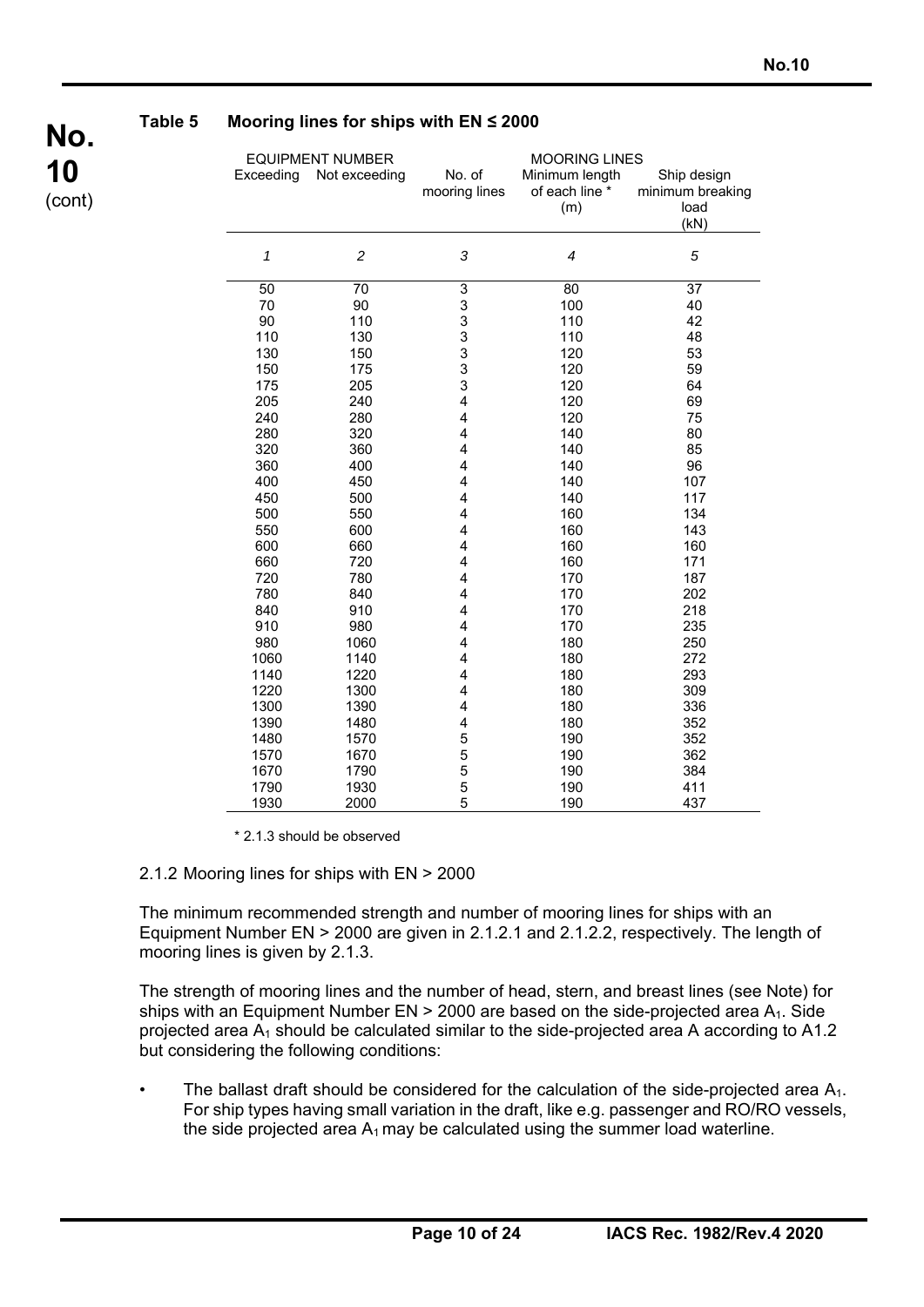- **No. 10**  (cont) • Wind shielding of the pier can be considered for the calculation of the side-projected area  $A_1$  unless the ship is intended to be regularly moored to jetty type piers. A height of the pier surface of 3 m over waterline may be assumed, i.e. the lower part of the sideprojected area with a height of 3 m above the waterline for the considered loading condition may be disregarded for the calculation of the side-projected area A1.
	- Deck cargoes at the ship nominal capacity condition should be included for the determination of side-projected area A1. For the condition with cargo on deck, the summer load waterline may be considered. Deck cargoes may not need to be considered if ballast draft condition generates a larger side-projected area A1 than the full load condition with cargoes on deck. The larger of both side-projected areas should be chosen as side-projected area A1. The nominal capacity condition is defined in UR A2.0.

The mooring lines as given here under are based on a maximum current speed of 1.0 m/s and the following maximum wind speed  $v_w$ , in m/s:

| $V_w$ |          | $= 25.0 - 0.002$ (A <sub>1</sub> – 2000) for passenger ships, ferries, and car carriers |
|-------|----------|-----------------------------------------------------------------------------------------|
|       |          | with 2000 m <sup>2</sup> < A <sub>1</sub> $\leq$ 4000 m <sup>2</sup>                    |
|       | $= 21.0$ | for passenger ships, ferries, and car carriers                                          |
|       |          | with $A_1 > 4000$ m <sup>2</sup>                                                        |
|       | $= 25.0$ | for other ships                                                                         |

The wind speed is considered representative of a 30 second mean speed from any direction and at a height of 10 m above the ground. The current speed is considered representative of the maximum current speed acting on bow or stern (±10°) and at a depth of one-half of the mean draft. Furthermore, it is considered that ships are moored to solid piers that provide shielding against cross current.

Additional loads caused by, e.g., higher wind or current speeds, cross currents, additional wave loads, or reduced shielding from non-solid piers may need to be particularly considered. Furthermore, it should be observed that unbeneficial mooring layouts can considerably increase the loads on single mooring lines.

*Note:* 

*The following is defined with respect to the purpose of mooring lines, see also figure below:* 

*Breast line: A mooring line that is deployed perpendicular to the ship, restraining the ship in the off-berth direction.* 

*Spring line: A mooring line that is deployed almost parallel to the ship, restraining the ship in fore or aft direction.* 

*Head/Stern line: A mooring line that is oriented between longitudinal and transverse direction, restraining the ship in the off-berth and in fore or aft direction. The amount of restraint in fore or aft and off-berth direction depends on the line angle relative to these directions.* 

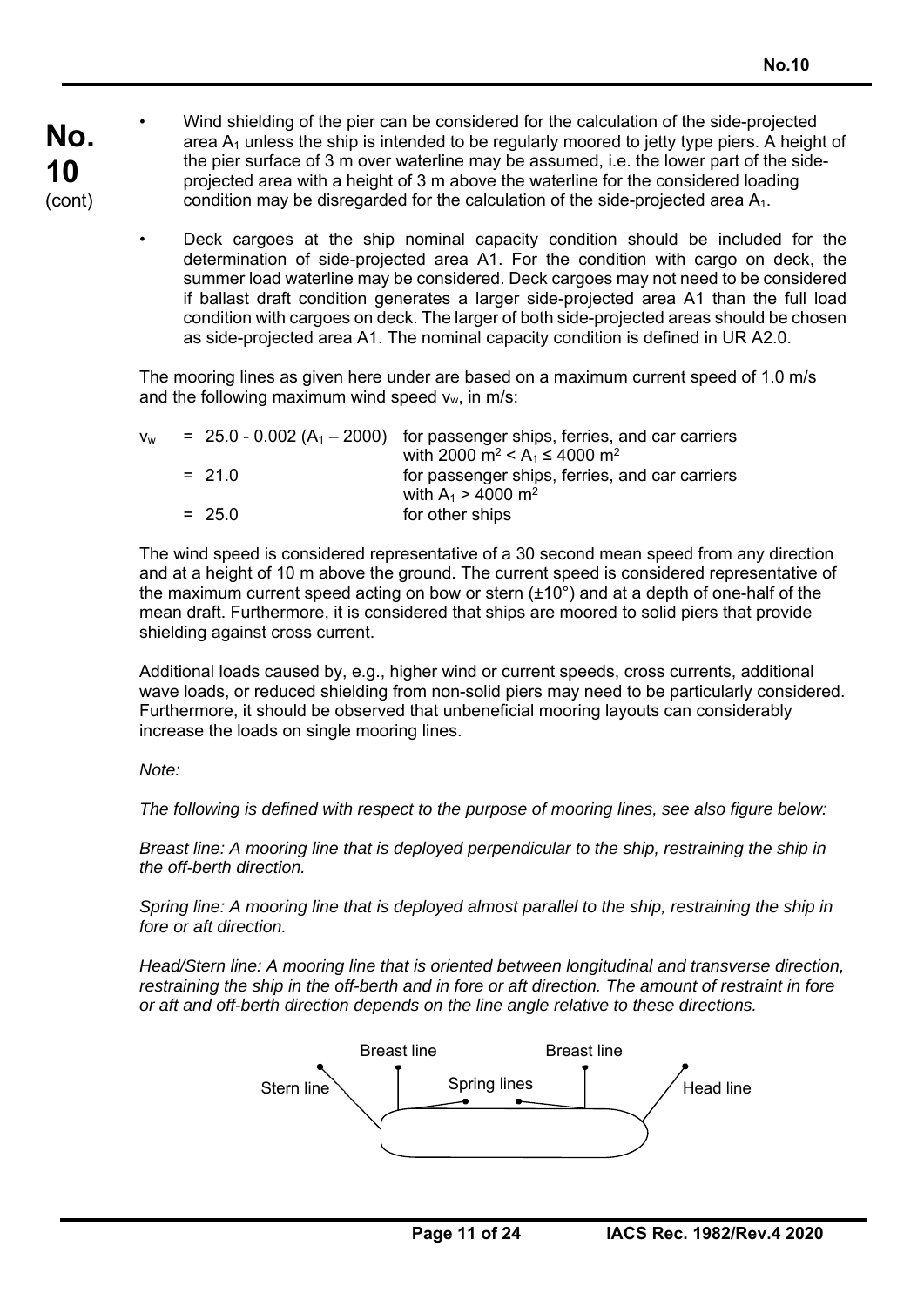# 2.1.2.1 Ship design minimum breaking load

The ship design minimum breaking load, in kN, of the mooring lines should be taken as:

$$
MBL_{SD} = 0.1 \cdot A_1 + 350
$$

The ship design minimum breaking load may be limited to 1275 kN (130 t). However, in this case the moorings are to be considered as not sufficient for environmental conditions given by 2.1.2. For these ships, the acceptable wind speed  $v_w^*$ , in m/s, can be estimated as follows:

$$
v_w^* = v_w \cdot \sqrt{\frac{MBL_{SD}^*}{MBL_{SD}}}
$$

where v<sub>w</sub> is the wind speed as per 2.1.2, MBL<sub>SD</sub><sup>\*</sup> the ship design minimum breaking load of the mooring lines intended to be supplied and *MBLSD* the ship design minimum breaking load as recommended according to the above formula. However, the ship design minimum breaking load should not be taken less than corresponding to an acceptable wind speed of 21 m/s:

$$
MBL_{SD}^* \ge \left(\frac{21}{v_w}\right)^2 \cdot MBL_{SD}
$$

If lines are intended to be supplied for an acceptable wind speed  $v_w^*$  higher than  $v_w$  as per 2.1.2, the ship design minimum breaking load should be taken as:

$$
MBL_{SD}^* = \left(\frac{v_w^*}{v_w}\right)^2 \cdot MBL_{SD}
$$

### 2.1.2.2 Number of mooring lines

The total number of head, stern and breast lines (see Note in 2.1.2) should be taken as:

$$
n = 8.3 \cdot 10^{-4} \cdot A_1 + 6
$$

For oil tankers, chemical tankers, bulk carriers, and ore carriers the total number of head, stern and breast lines should be taken as:

$$
n = 8.3 \cdot 10^{-4} \cdot A_1 + 4
$$

The total number of head, stern and breast lines should be rounded to the nearest whole number.

The number of head, stern and breast lines may be increased or decreased in conjunction with an adjustment to the ship design minimum breaking load of the lines. The adjusted ship design minimum breaking load, *MBLSD\*\**, should be taken as:

 $MBL_{SD}^{**}$  = 1.2  $\cdot$  *MBL<sub>SD</sub>*  $\cdot$  n/n<sup>\*\*</sup>  $\leq$  *MBL<sub>SD</sub>* for increased number of lines,

 $MBL_{SD}^{**} = MBL_{SD} \cdot n/n^{**}$  for reduced number of lines.

where *MBL<sub>SD</sub>* is *MBL<sub>SD</sub>* or *MBL<sub>SD</sub>*<sup>\*</sup> specified in 2.1.2.1, as appropriate,  $n^{**}$  is the increased or decreased total number of head, stern and breast lines and n the number of lines for the considered ship type as calculated by the above formulas without rounding.

**No. 10**  (cont)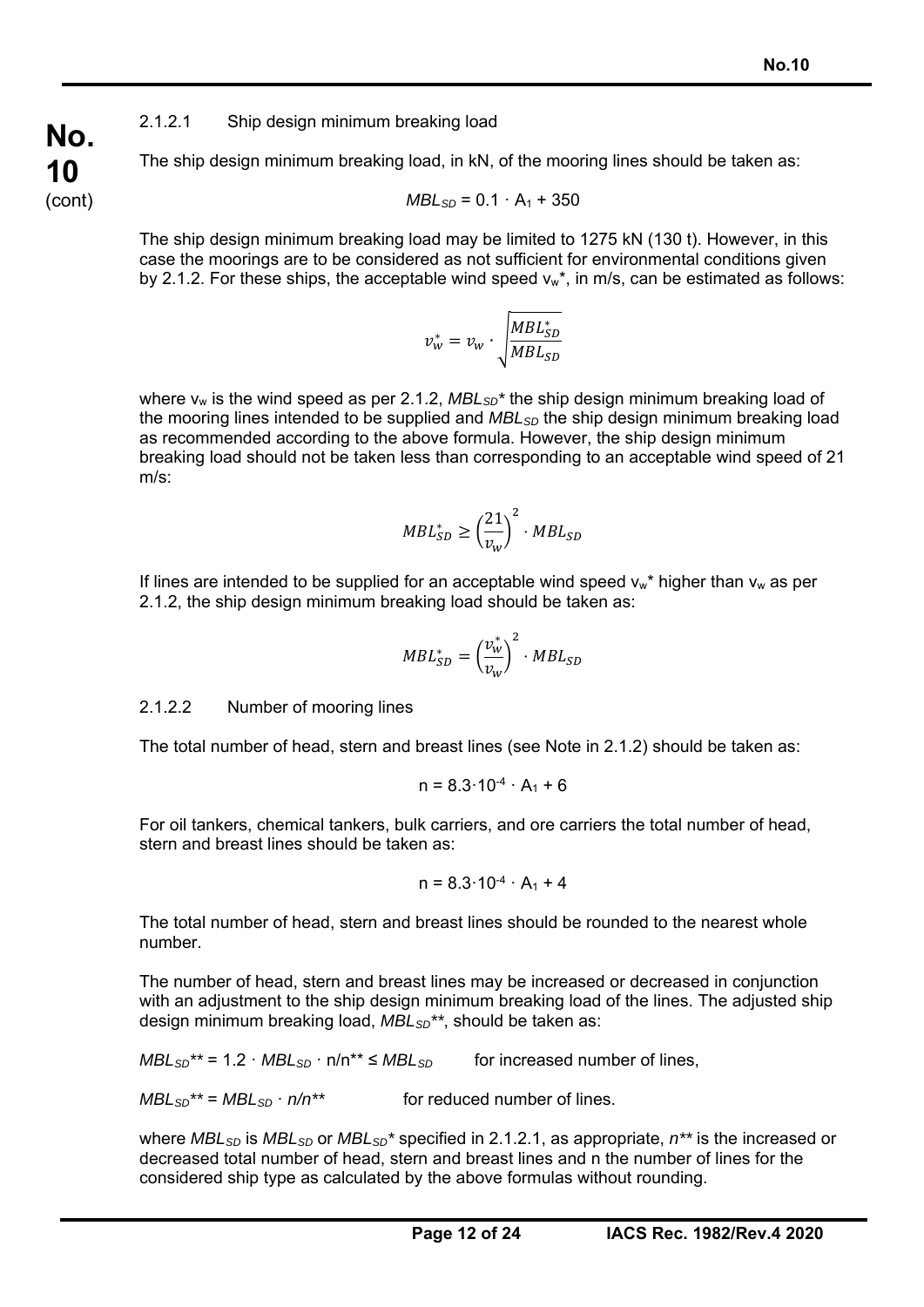**No. 10**  (cont)

Vice versa, the ship design minimum breaking load of head, stern and breast lines may be increased or decreased in conjunction with an adjustment to the number of lines.

The total number of spring lines (see Note in 2.1.2) should be taken not less than:

Two lines where EN < 5000,

Four lines where  $EN \geq 5000$ .

The ship design minimum breaking load of spring lines should be the same as that of the head, stern and breast lines. If the number of head, stern and breast lines is increased in conjunction with an adjustment to the ship design minimum breaking load of the lines, the number of spring lines should be taken as follows, but rounded up to the nearest even number.

 $n_S^* = MBL_{SD}/MBL_{SD}^{**} \cdot n_S$ 

where *MBL<sub>SD</sub>* is *MBL<sub>SD</sub>* or *MBL<sub>SD</sub>*<sup>\*</sup> specified in 2.1.2.1, as appropriate, n<sub>S</sub> is the number of spring lines as given above and  $n<sub>S</sub>$ <sup>\*</sup> the increased number of spring lines.

# 2.1.3 Length of mooring lines

The length of mooring lines for ships with EN of less than or equal to 2000 may be taken from Table 5. For ships with EN > 2000 the length of mooring lines may be taken as 200 m.

The lengths of individual mooring lines may be reduced by up to 7% of the above given lengths, but the total length of mooring lines should not be less than would have resulted had all lines been of equal length.

# 2.2 Tow line

The tow lines are given in Table 6 and are intended as own tow line of a ship to be towed by a tug or other ship. For the selection of the tow line from Table 6, the Equipment Number EN should be taken according to 2.1.

The designer should consider verifying the adequacy of towing lines based on assessments carried out for the individual towing arrangement.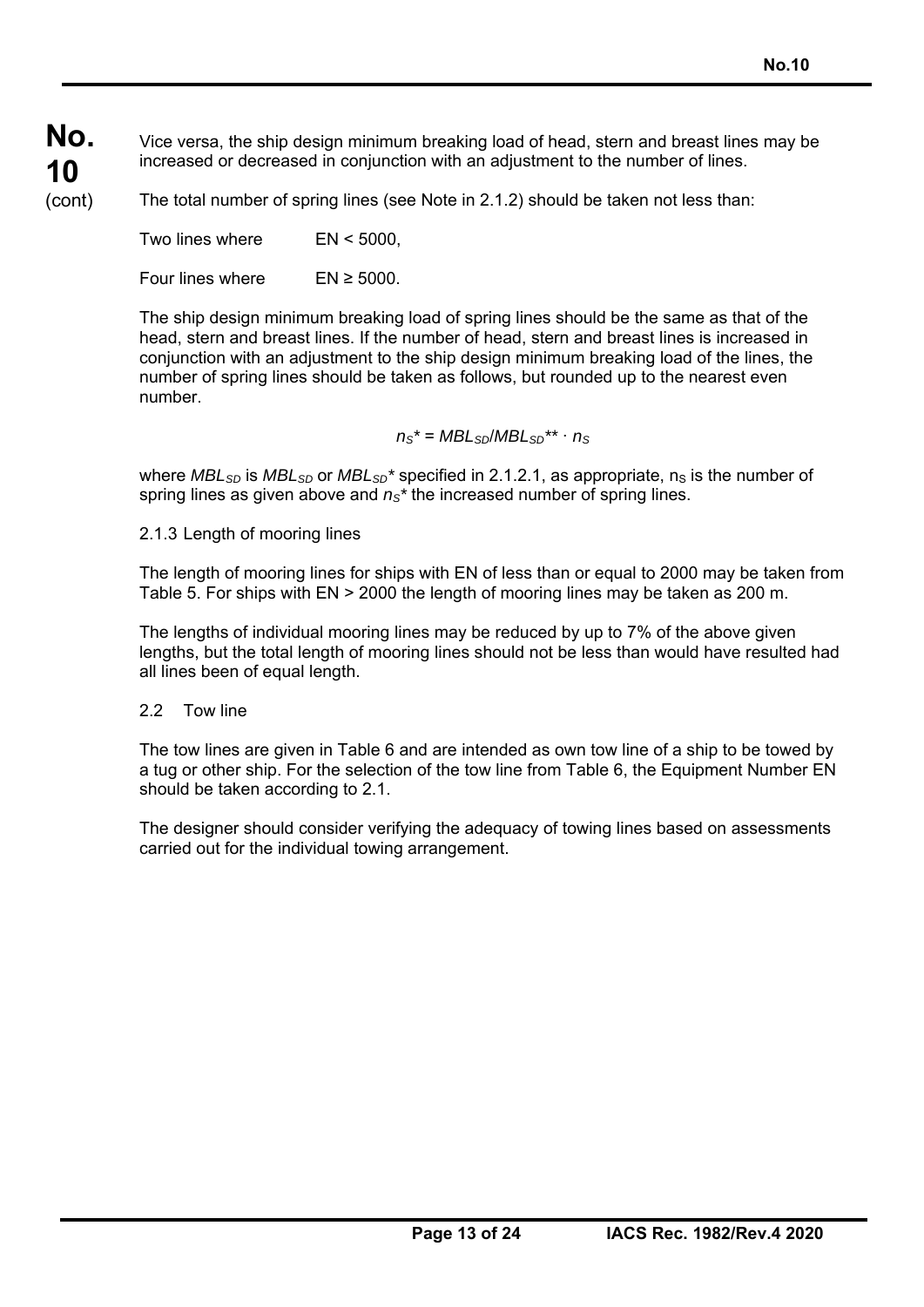

#### **Table 6 Tow lines**

|              | <b>EQUIPMENT NUMBER</b>  | <b>TOW LINE</b> |                  |  |  |
|--------------|--------------------------|-----------------|------------------|--|--|
| Exceeding    | Not                      | Minimum         | Ship design      |  |  |
|              | exceeding                | length          | minimum breaking |  |  |
|              |                          | (m)             | load             |  |  |
|              |                          |                 | (kN)             |  |  |
|              |                          |                 |                  |  |  |
| 1            | $\overline{\mathbf{c}}$  | 3               | 4                |  |  |
| 50           | 70                       | 180             | 98               |  |  |
| 70           | 90                       | 180             | 98               |  |  |
| 90           | 110                      | 180             | 98               |  |  |
| 110          | 130                      | 180             | 98               |  |  |
| 130          | 150                      | 180             | 98               |  |  |
| 150          | 175                      | 180             | 98               |  |  |
| 175          | 205                      | 180             | 112              |  |  |
| 205          | 240                      | 180             | 129              |  |  |
| 240          | 280                      | 180             | 150              |  |  |
| 280          | 320                      | 180             | 174              |  |  |
| 320          | 360                      | 180             | 207              |  |  |
| 360          | 400                      | 180             | 224              |  |  |
| 400          | 450                      | 180             | 250              |  |  |
| 450          | 500                      | 180             | 277              |  |  |
| 500          | 550                      | 190             | 306              |  |  |
| 550          | 600                      | 190             | 338              |  |  |
| 600          | 660                      | 190             | 370              |  |  |
| 660          | 720                      | 190             | 406              |  |  |
| 720          | 780                      | 190             | 441              |  |  |
| 780          | 840                      | 190             | 479              |  |  |
| 840          | 910                      | 190             | 518              |  |  |
| 910          | 980                      | 190             | 559              |  |  |
| 980          | 1060                     | 200             | 603              |  |  |
| 1060         | 1140                     | 200             | 647              |  |  |
| 1140         | 1220                     | 200             | 691              |  |  |
| 1220         | 1300                     | 200             | 738              |  |  |
| 1300         | 1390                     | 200             | 786              |  |  |
| 1390         | 1480                     | 200             | 836              |  |  |
| 1480         | 1570                     | 220             | 888              |  |  |
| 1570         | 1670                     | 220             | 941              |  |  |
| 1670         | 1790                     | 220             | 1024             |  |  |
| 1790         | 1930                     | 220             | 1109             |  |  |
| 1930         | 2080                     | 220             | 1168             |  |  |
| 2080         | 2230                     | 240             | 1259             |  |  |
| 2230         | 2380                     | 240             | 1356             |  |  |
| 2380         | 2530                     | 240             | 1453             |  |  |
| 2530         | 2700                     | 260             | 1471<br>1471     |  |  |
| 2700         | 2870                     | 260             |                  |  |  |
| 2870         | 3040                     | 260             | 1471             |  |  |
| 3040         | 3210                     | 280             | 1471             |  |  |
| 3210<br>3400 | 3400                     | 280             | 1471             |  |  |
|              | 3600                     | 280<br>300      | 1471             |  |  |
| 3600         | $\overline{\phantom{0}}$ |                 | 1471             |  |  |

#### 2.3 Mooring and tow line construction

Tow lines and mooring lines may be of wire, natural fibre or synthetic fibre construction or of a mixture of wire and fibre. For synthetic fibre ropes it is recommended to use lines with reduced risk of recoil (snap-back) to mitigate the risk of injuries or fatalities in the case of breaking mooring lines.

Notwithstanding the strength recommendations given in 2.1 and 2.2, no fibre rope should be less than 20 mm in diameter. For polyamide ropes the line design break force should be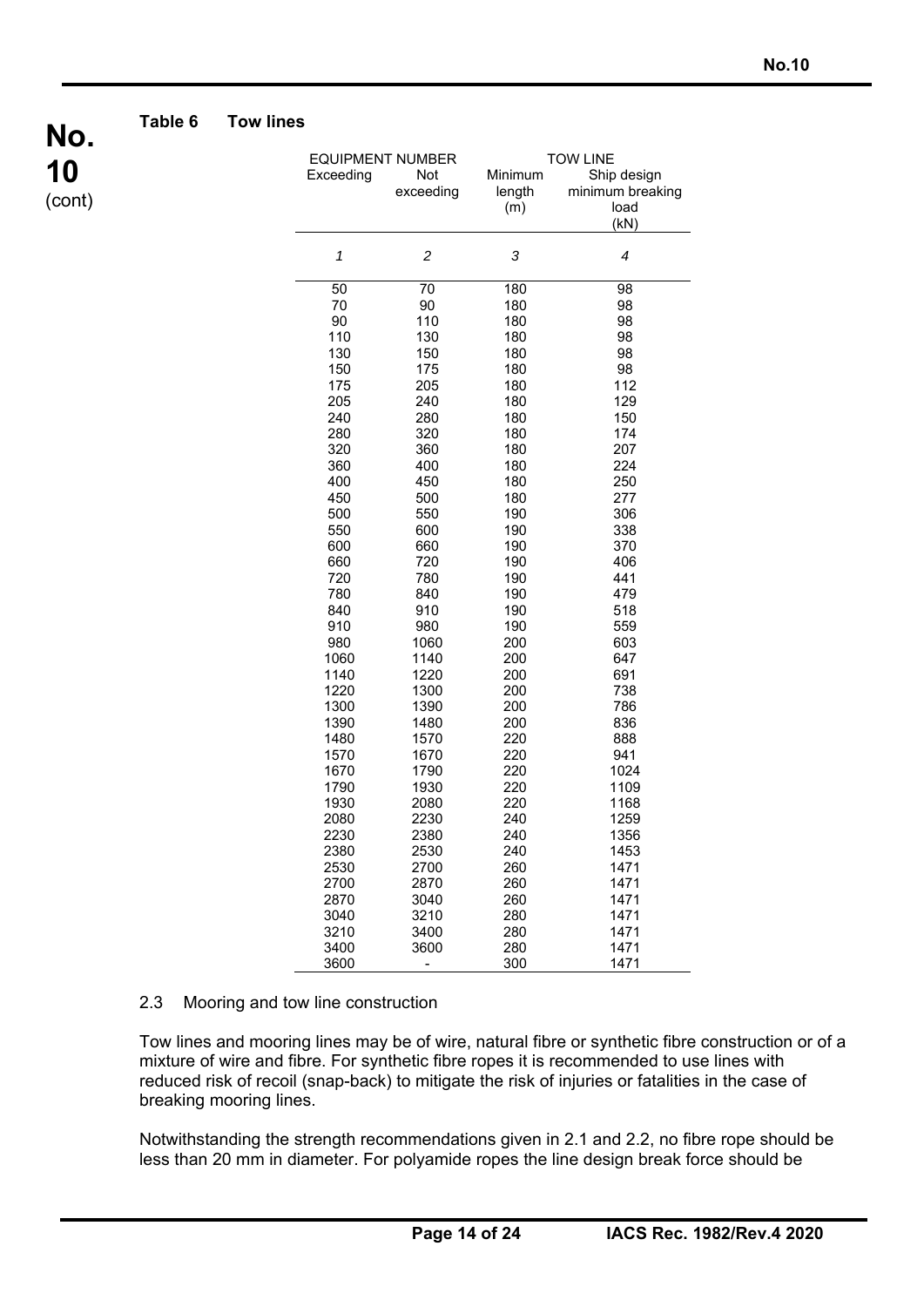increased by 20% and for other synthetic ropes by 10% to account for strength loss due to, among others, aging and wear.

2.4 Mooring winches

2.4.1 Each winch should be fitted with brakes the holding capacity of which is sufficient to prevent unreeling of the mooring line when the rope tension is equal to 80% of the ship design minimum breaking load of the rope as fitted on the first layer. The winch should be fitted with brakes that will allow for the reliable setting of the brake rendering load.

2.4.2 For powered winches the maximum hauling tension which can be applied to the mooring line (the reeled first layer) should not be less than 1/4.5 times, nor be more than 1/3 times the rope's ship design minimum breaking load. For automatic winches these figures apply when the winch is set to the maximum power with automatic control.

2.4.3 For powered winches on automatic control, the rendering tension which the winch can exert on the mooring line (the reeled first layer) should not exceed 1.5 times, nor be less than 1.05 times the hauling tension for that particular power setting of the winch. The winch should be marked with the range of rope strength for which it is designed.

#### 2.5 Mooring and towing arrangement

#### 2.5.1 Mooring arrangement

Mooring lines in the same service (e.g. breast lines, see Note in 2.1.2) should be of the same characteristic in terms of strength and elasticity.

As far as possible, sufficient number of mooring winches should be fitted to allow for all mooring lines to be belayed on winches. This allows for an efficient distribution of the load to all mooring lines in the same service and for the mooring lines to shed load before they break. If the mooring arrangement is designed such that mooring lines are partly to be belayed on bitts or bollards, it should be considered that these lines may not be as effective as the mooring lines belayed on winches.

Mooring lines should have as straight a lead as is practicable from the mooring drum to the fairlead.

At points of change in direction sufficiently large radii of the contact surface of a rope on a fitting should be provided to minimize the wear experienced by mooring lines and as recommended by the rope manufacturer for the rope type intended to be used.

#### 2.5.2 Towing arrangement

Towing lines should be led through a closed chock. The use of open fairleads with rollers or closed roller fairleads should be avoided.

For towing purpose it is recommended to provide at least one chock close to centreline of the ship forward and aft. It is also beneficial to provide additional chocks on port and starboard side at the transom and at the bow.

Towing lines should have a straight lead from the towing bitt or bollard to the chock.

For the purpose of towing, bitts or bollards serving a chock should be located slightly offset and in a distance of at least 2 m away from the chock, see figure below: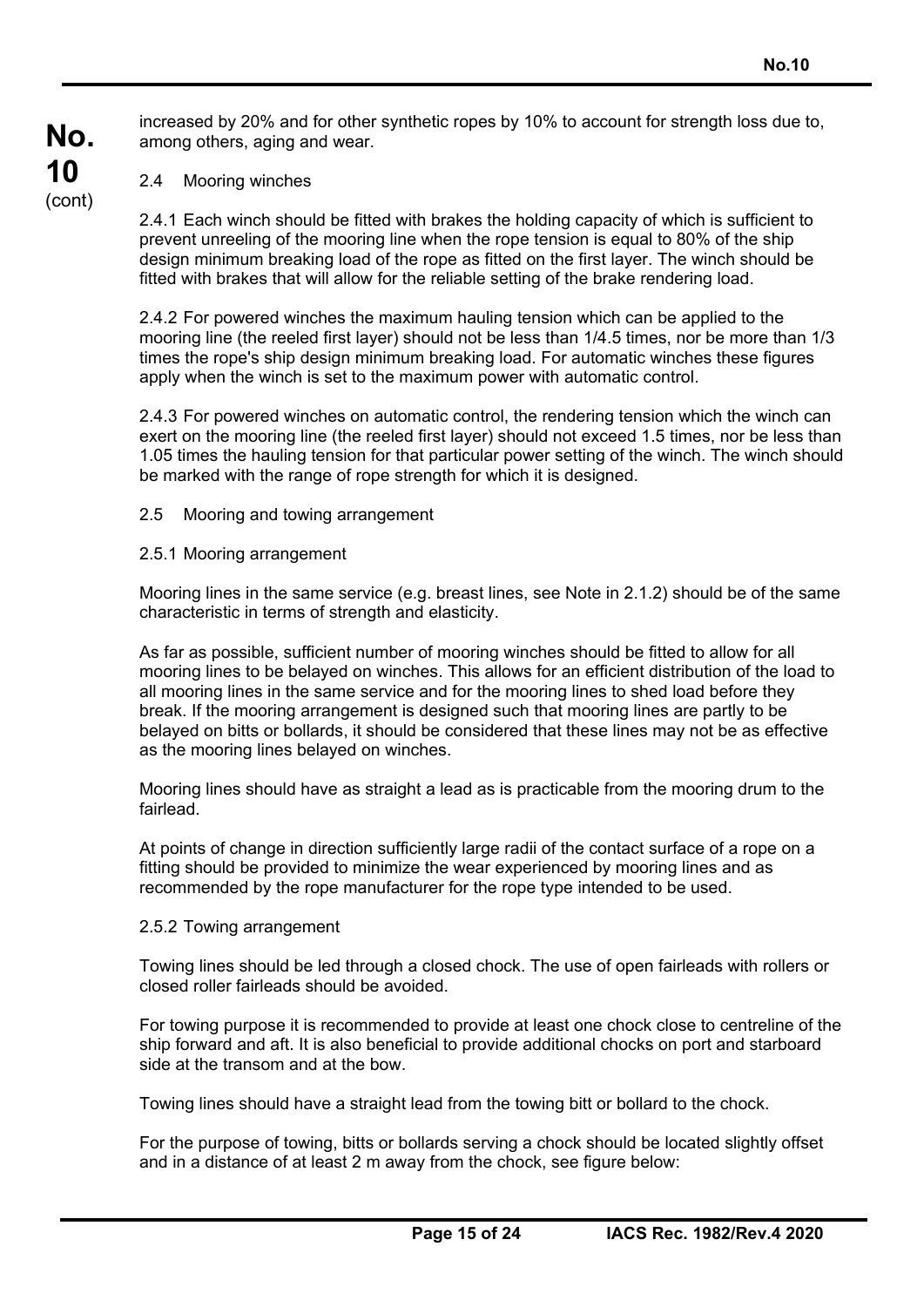

Warping drums should preferably be positioned not more than 20 m away from the chock, measured along the path of the line.

Attention should be given to the arrangement of the equipment for towing and mooring operations in order to prevent interference of mooring and towing lines as far as practicable. It is beneficial to provide dedicated towing arrangements separate from the mooring equipment.

For emergency towing arrangements for tankers reference should be made to SOLAS Chapter II-1, Regulation 3-4. For all ships other than tankers it is recommended to provide towing arrangements fore and aft of sufficient strength for 'other towing' service as defined in UR A2.0.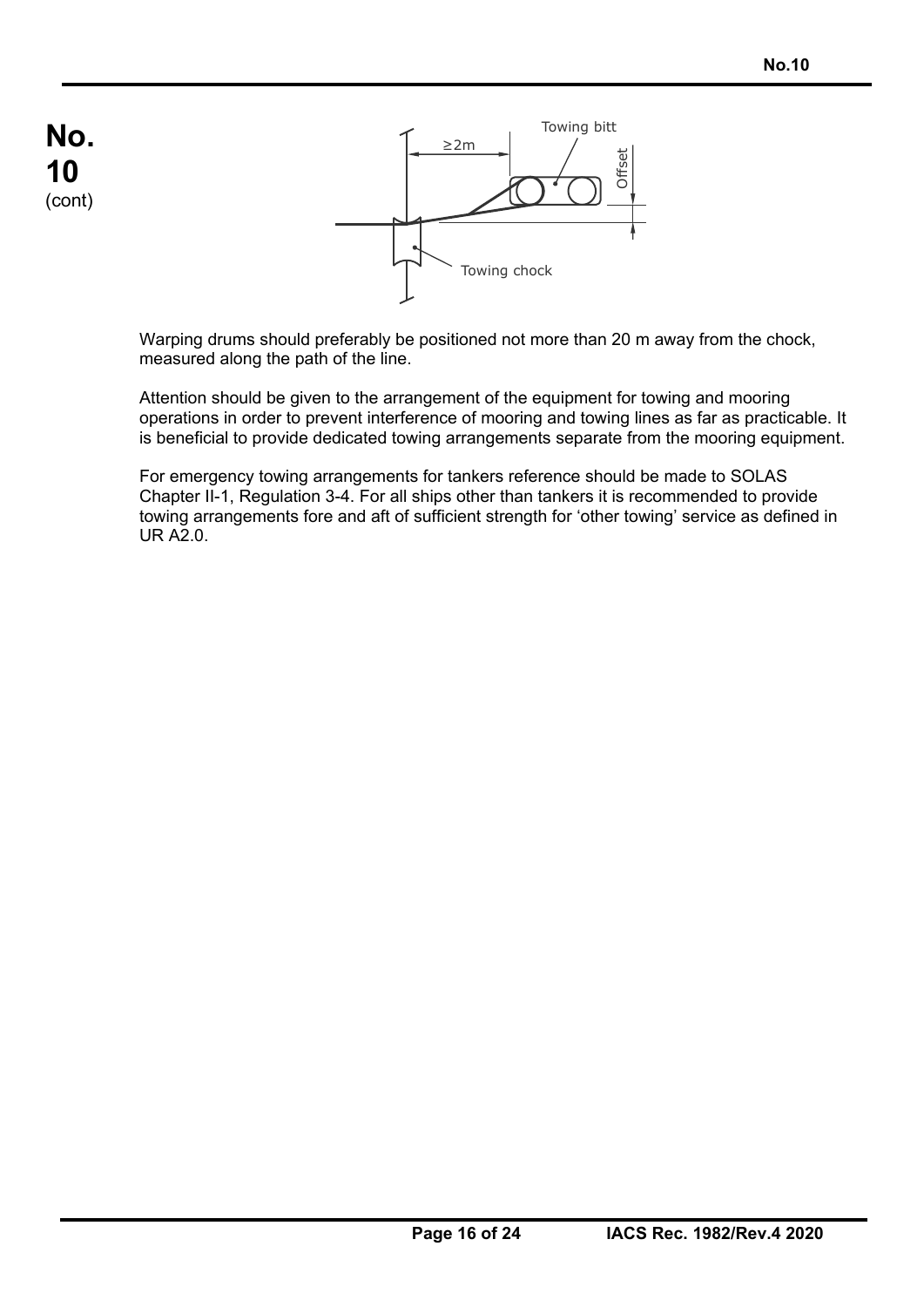# **3. Anchoring and mooring equipment for fishing vessels**

- 3.1 Anchoring equipment
- 3.1.1 Application

The following provisions apply to fishing vessels operating in unrestricted service. Reduction of equipment may be considered for fishing vessels operating in restricted services.

- 3.1.2 General recommendations
- (a) Each ship should be provided with anchoring equipment designed for quick and safe operation in all foreseeable service conditions. Anchor equipment should consist of anchors, anchor chain cables and a windlass or other arrangements for dropping and weighing the anchors and for holding the ship at anchor.
- (b) The equipment of anchors and chain cables given in Table 7 is based on the Equipment Number EN which should be calculated as follows:

$$
EN = \Delta^{2/3} + 2Bh + 0.1A
$$

where

- $\Delta$  = moulded displacement, in t, to the maximum design waterline,
- $B =$  greatest moulded breadth, in m,
- h = effective height, in m, from the maximum design waterline to the top of the uppermost house.
	- $=$  a + Σh<sub>i</sub>
- a = distance, in m, from the maximum design waterline to the upper edge of the uppermost complete deck at the side amidships,
- $h_i$  = height, in m, on the centreline of each tier of houses having breadth greater than  $B/4$ .

For the lowest tier h is measured at centreline from the upper deck or from a notional deck line where there is local discontinuity in the upper deck.

When calculating h, sheer and trim can be ignored.

A  $=$  side-projected area, in m<sup>2</sup>, of the hull, within the length of the ship between perpendiculars, and of superstructures and houses above the maximum design waterline having a width greater than B/4.

Screens and bulwarks more than 1.5 m in height should be regarded as parts of houses when determining h and A.

- 3.1.3 Particular recommendations
- (a) For ships below 40 m in length the anchor chain may be replaced with wire ropes of equal strength of the tabular anchor cables of Grade 1. Wire ropes of trawl winches complying with this recommendation may be used as anchor chain cables.

**No. 10**  (cont)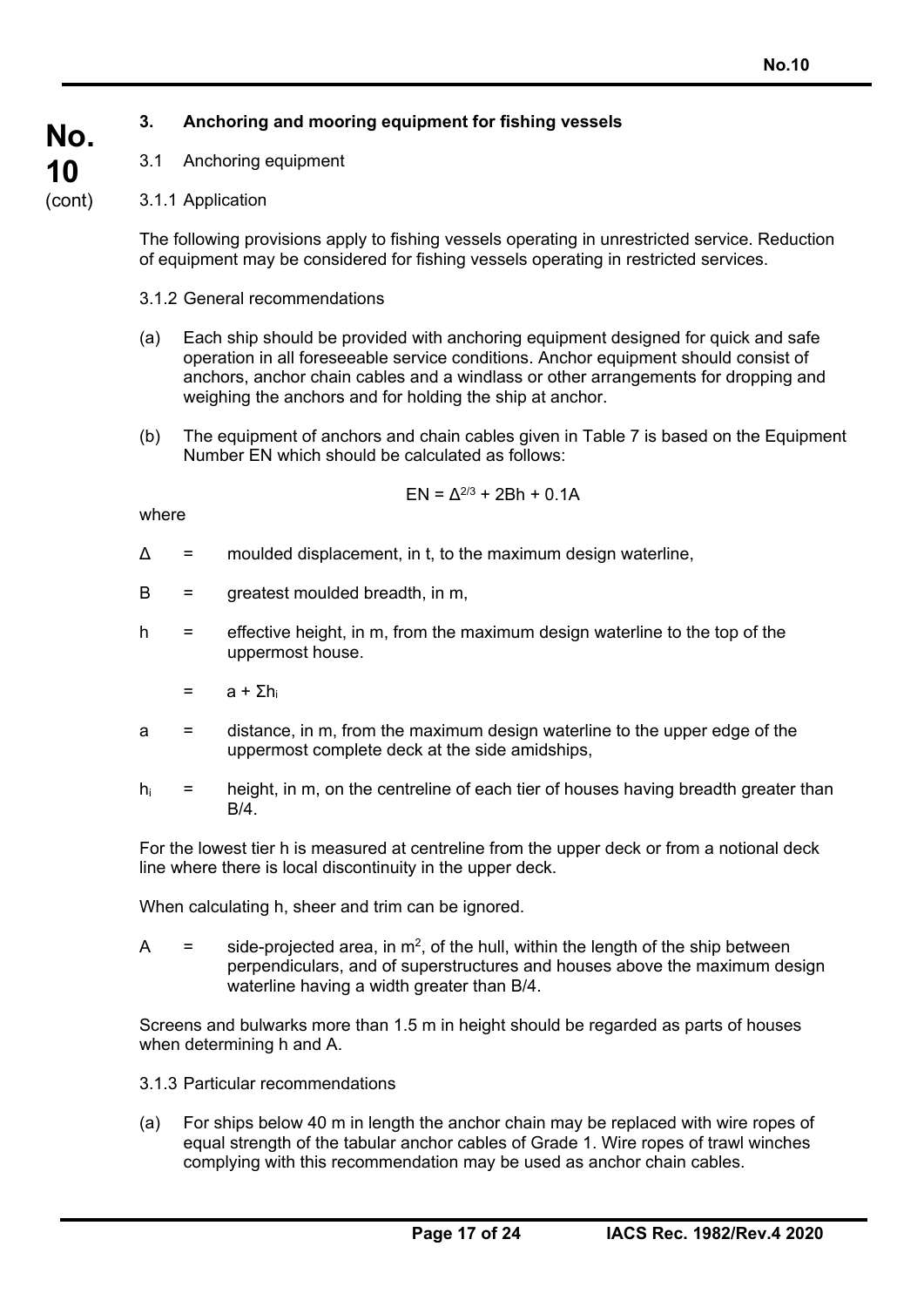- (b) When wire ropes are substituted for anchor chain cables then:
	- (i) the length of the ropes should be equal to 1.5 times the corresponding tabular length of chain cable (col. 5 of Table 7),
	- (ii) a short length of chain cable should be fitted between the wire rope and anchor having a length of 12.5 m or the distance between anchor in stowed position and winch, whichever is less,
	- (iii) all surfaces being in contact with the wire should be rounded with a radius of not less than 10 times the wire rope diameter (including stem).
- (c) High holding power anchors of approved design may be used as bower anchors. The mass of each such anchor may be 75% of the tabular mass for ordinary stockless bower anchors.
- (d) The tabular anchor equipment may be increased for ships fishing in very rough waters.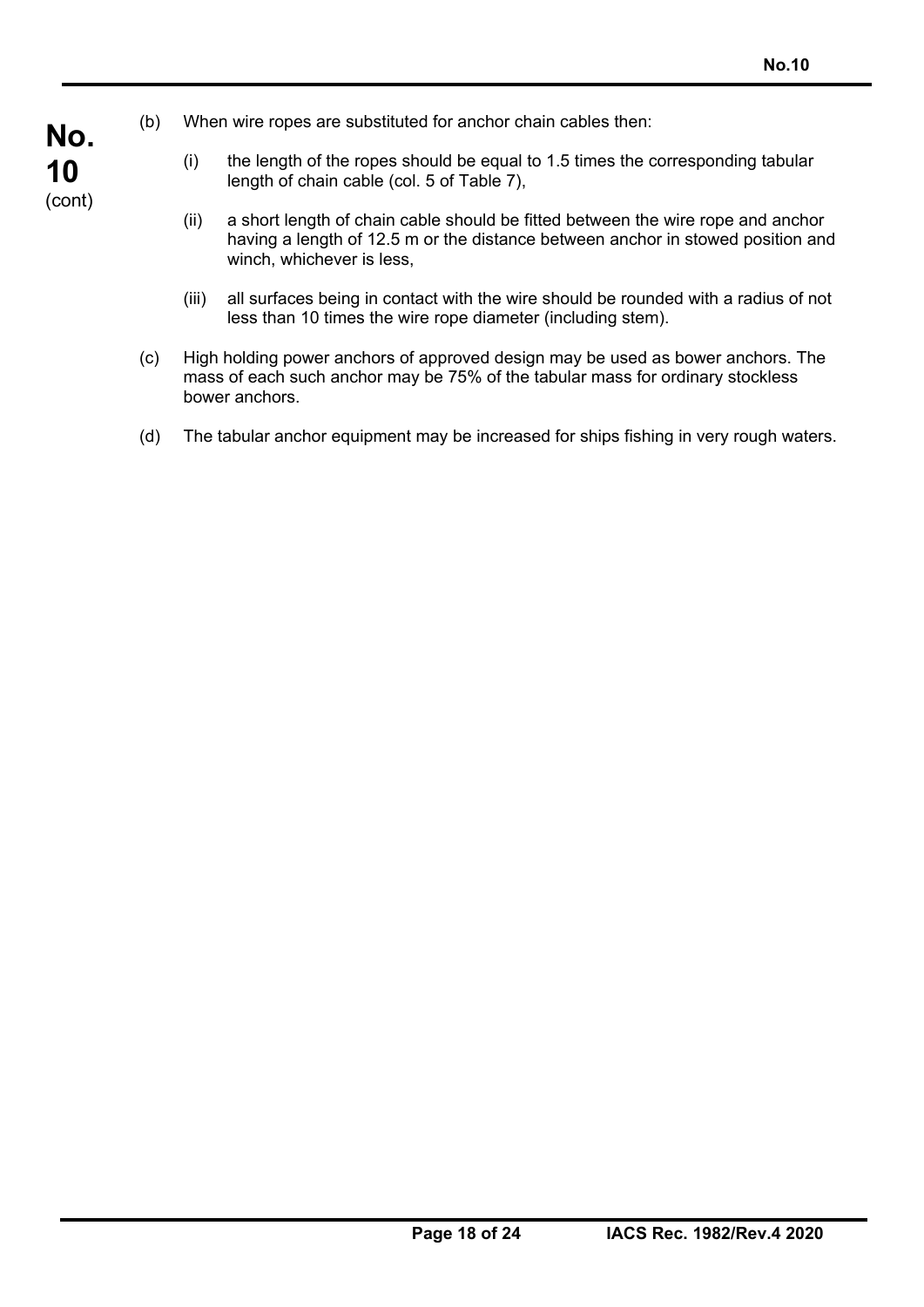**No. 10**  (cont)

# **Table 7 Equipment for fishing vessels**

| <b>Equipment Number</b> |                  | Stockless bower<br>anchors         |                            | Stud link chain cables for<br>bower anchors |                           |                                         |  |
|-------------------------|------------------|------------------------------------|----------------------------|---------------------------------------------|---------------------------|-----------------------------------------|--|
|                         |                  |                                    |                            |                                             |                           | Min. diameter<br>(mm)                   |  |
| Exceeding               | Not<br>exceeding | Number                             | Mass per<br>anchor<br>(kg) | Total<br>length<br>(m)                      | Mild steel<br>(Grade 1)** | Special quality<br>steel<br>(Grade 2)** |  |
| $\pmb{\mathcal{1}}$     | $\overline{c}$   | $\mathfrak{Z}$                     | $\overline{\mathcal{A}}$   | 5                                           | 6                         | $\overline{7}$                          |  |
| $\overline{30}$         | 40               | $\overline{2}$                     | 80                         | 165                                         | 11                        | $\qquad \qquad \blacksquare$            |  |
| 40                      | 50               | $\overline{2}$                     | 100                        | 192.5                                       | 11                        |                                         |  |
|                         |                  |                                    |                            |                                             |                           |                                         |  |
| 50<br>60                | 60<br>70         | $\boldsymbol{2}$<br>$\overline{c}$ | 120<br>140                 | 192.5<br>192.5                              | 12.5<br>12.5              | $\star$                                 |  |
| 70                      | 80               | $\overline{c}$                     | 160                        | 220                                         | 14                        | 12.5                                    |  |
| 80                      | 90               | $\overline{2}$                     | 180                        | 220                                         | 14                        | 12.5                                    |  |
| 90                      | 100              | $\overline{2}$                     | 210                        | 220                                         | 16                        | 14                                      |  |
|                         |                  |                                    |                            |                                             |                           |                                         |  |
| 100                     | 110              | $\overline{c}$                     | 240                        | 220                                         | 16                        | 14                                      |  |
| 110                     | 120              | $\overline{2}$                     | 270                        | 247.5                                       | 17.5                      | 16                                      |  |
| 120                     | 130              | $\overline{2}$                     | 300                        | 247.5                                       | 17.5                      | 16                                      |  |
| 130                     | 140              | $\overline{c}$                     | 340                        | 275                                         | 19                        | 17.5                                    |  |
| 140                     | 150              | $\overline{c}$                     | 390                        | 275                                         | 19                        | 17.5                                    |  |
| 150                     | 175              | $\overline{2}$                     | 480                        | 275                                         | 22                        | 19                                      |  |
| 175                     | 205              | $\overline{c}$                     | 570                        | 302.5                                       | 24                        | 20.5                                    |  |
| 205                     | 240              | $\overline{2}$                     | 660                        | 302.5                                       | 26                        | 22                                      |  |
| 240                     | 280              | $\overline{c}$                     | 780                        | 330                                         | 28                        | 24                                      |  |
| 280                     | 320              | $\overline{2}$                     | 900                        | 357.5                                       | 30                        | 26                                      |  |
|                         |                  |                                    |                            |                                             |                           |                                         |  |
| 320                     | 360              | $\overline{2}$                     | 1020                       | 357.5                                       | 32                        | 28                                      |  |
| 360                     | 400              | $\overline{2}$                     | 1140                       | 385                                         | 34                        | 30                                      |  |
| 400                     | 450              | $\overline{2}$                     | 1290                       | 385                                         | 36                        | 32                                      |  |
| 450                     | 500              | $\overline{c}$                     | 1440                       | 412.5                                       | 38                        | 34                                      |  |
| 500                     | 550              | $\overline{2}$                     | 1590                       | 412.5                                       | 40                        | 34                                      |  |
|                         |                  |                                    |                            |                                             |                           |                                         |  |
| 550                     | 600              | $\sqrt{2}$                         | 1740                       | 440                                         | 42                        | 36                                      |  |
| 600                     | 660              | $\overline{2}$                     | 1920                       | 440                                         | 44                        | 38                                      |  |

660 720 2 2100 440 46 40 NOTES

\* Alternative to stud link chain cables, short link chain cables may be considered.

\*\* The steel grades of the chain cables are covered by UR A1, A1.5.2.

3.2 Mooring equipment

The mooring equipment is given by Table 8.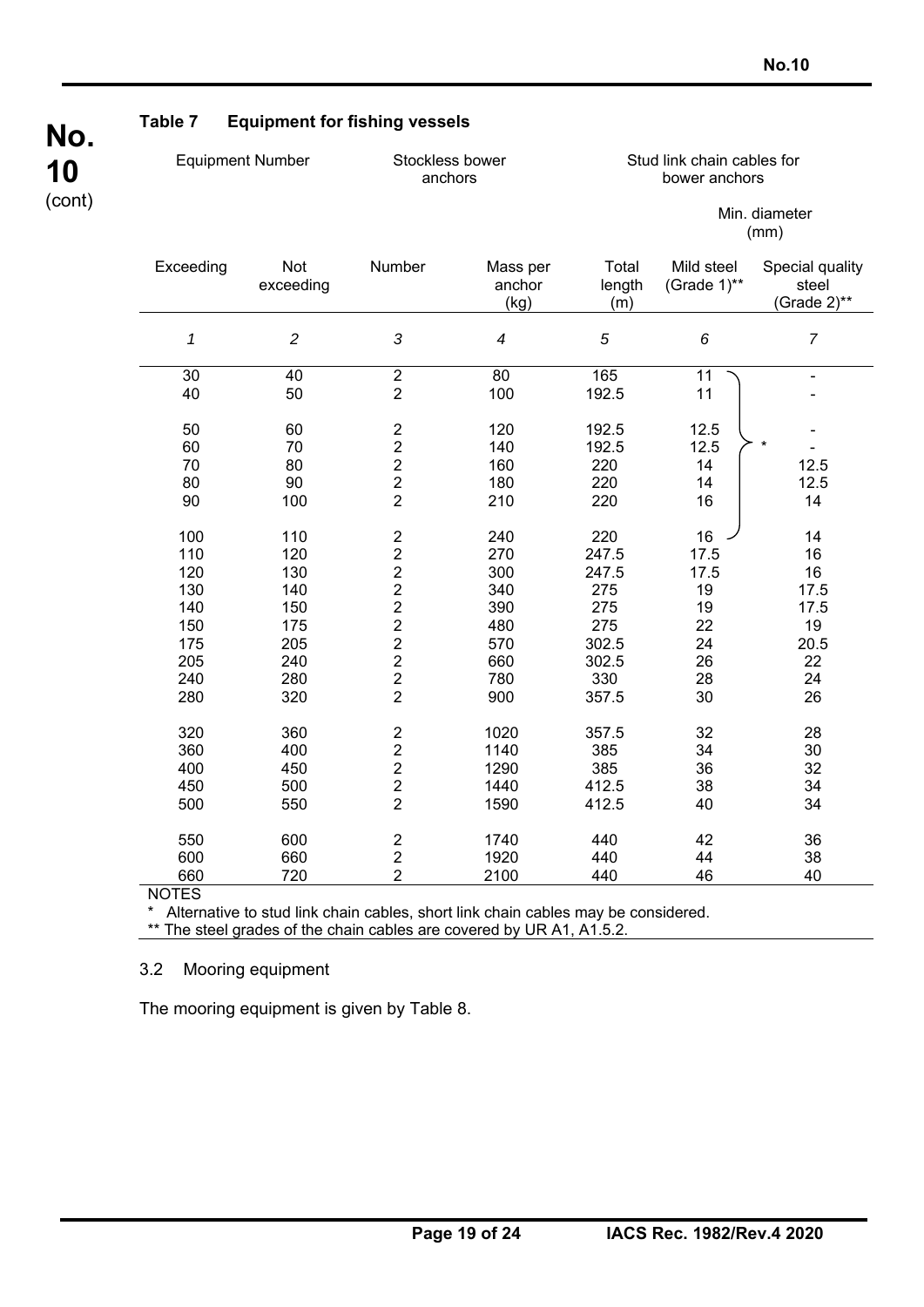| Table 8             | <b>Mooring lines for fishing vessels</b> |                                              |                                    |                                           |
|---------------------|------------------------------------------|----------------------------------------------|------------------------------------|-------------------------------------------|
|                     | <b>Equipment Number</b>                  |                                              |                                    | <b>Mooring lines</b>                      |
| Exceeding           | Not exceeding                            | Number                                       | Minimum length of<br>each line (m) | Ship design minimum<br>breaking load (kN) |
| $\pmb{\mathcal{1}}$ | $\overline{c}$                           | $\mathfrak{S}$                               | $\boldsymbol{4}$                   | 5                                         |
| $30\,$              | 40                                       | $\sqrt{2}$                                   | 50                                 | 29                                        |
| 40                  | 50                                       | $\begin{array}{c} 2 \\ 2 \\ 2 \end{array}$   | 60                                 | 29                                        |
| 50                  | 60                                       |                                              | 60                                 | 29                                        |
| 60                  | 70                                       |                                              | 80                                 | 29                                        |
| 70                  | 80                                       | $\overline{2}$                               | 100                                | 34                                        |
| 80                  | 90                                       | $\frac{2}{2}$                                | 100                                | 36.8                                      |
| 90                  | 100                                      |                                              | 110                                | 36.8                                      |
| 100                 | 110                                      |                                              | 110                                | 39                                        |
| 110                 | 120                                      | $\begin{array}{c} 2 \\ 2 \\ 2 \end{array}$   | 110                                | 39                                        |
| 120                 | 130                                      |                                              | 110                                | 44                                        |
| 130                 | 140                                      | $\overline{\mathbf{c}}$                      | 120                                | 44                                        |
| 140                 | 150                                      |                                              | 120                                | 49                                        |
| 150                 | 175                                      | $\begin{array}{c}\n2 \\ 2 \\ 2\n\end{array}$ | 120                                | 54                                        |
| 175                 | 205                                      |                                              | 120                                | 59                                        |
| 205                 | 240                                      |                                              | 120                                | 64                                        |
| 240                 | 280                                      | $\frac{3}{3}$                                | 120                                | 71                                        |
| 280                 | 320                                      |                                              | 140                                | 78                                        |
| 320                 | 360                                      | $\frac{3}{3}$                                | 140                                | 85.8                                      |
| 360                 | 400                                      |                                              | 140                                | 93                                        |
| 400                 | 450                                      | 3                                            | 140                                | 101                                       |
| 450                 | 500                                      | $\ensuremath{\mathsf{3}}$                    | 140                                | 108                                       |
| 500                 | 550                                      | $\overline{\mathbf{4}}$                      | 160                                | 113                                       |
| 550                 | 600                                      | 4                                            | 160                                | 118                                       |
| 600                 | 660                                      | 4                                            | 160                                | 123                                       |
| 660                 | 720                                      | 4                                            | 160                                | 127                                       |

# **Table 8 Mooring lines for fishing vessels**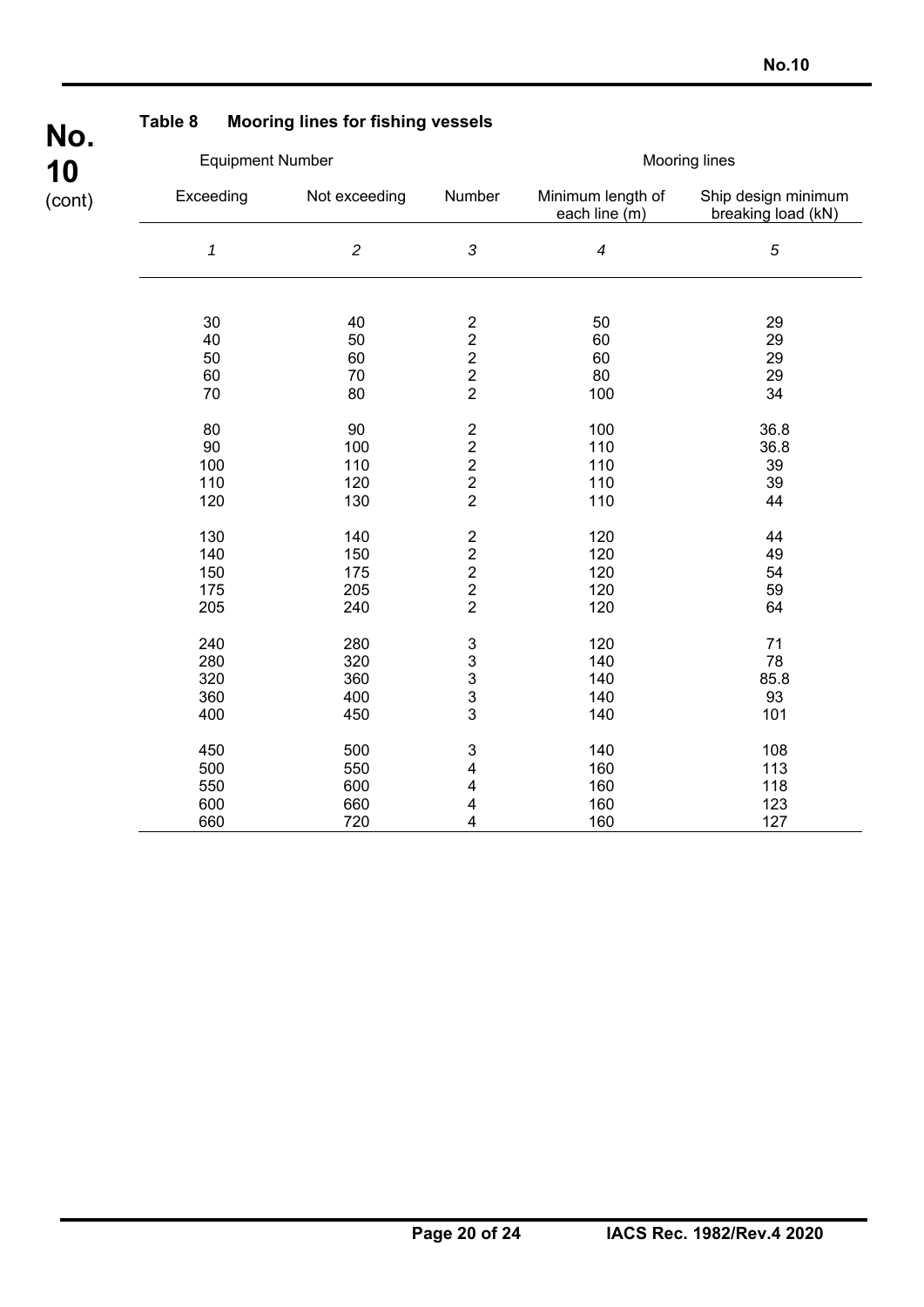### **Appendix A Direct mooring analyses**

# **1. General**

As an alternative to the prescriptive approach, direct mooring analysis may be performed to determine the necessary mooring restraint, i.e. number and strength of mooring lines. Direct analyses allow to optimize mooring equipment and arrangement for the individual ship and the port mooring facilities typical for the considered ship type and size.

# **2. Documentation**

The calculations should be documented in a report. The report should include all assumptions made in calculations for the finally chosen mooring equipment, including lines, and its arrangement, reflected in the mooring arrangement plan as required by UR A2.

# **3. Analysis methodology**

Three dimensional quasi-static calculations should be performed to determine the acting mooring line forces. As a minimum, loads from wind and current should be accounted for in the analysis. Geometrical and material nonlinearities of mooring lines and fenders or breasting dolphins should be considered. An iterative calculation procedure should be applied to arrive at a converged solution with forces acting on mooring lines and on fenders or breasting dolphins being in equilibrium with forces and moments applied to the ship.

### **4. Environmental conditions**

Mooring line forces should be calculated for environmental conditions given in 2.1.2 [of IACS Rec. 10]. Additional loads, e.g. wave loads or cross currents, or increased wind and current loads may be considered for certain ship types or for specific ports intended to be regularly called.

### **5. Steps to be taken in a direct mooring analysis**

Direct assessment of mooring forces and determination of the necessary number and strength of mooring lines comprise the following steps:

- a) Determine port mooring facilities representative for the considered ship type and size
- b) Determine shipboard mooring equipment and arrangement
- c) Determine mooring line type(s) to be used
- d) Determine mooring layout(s) to be assessed
- e) Determine ship loading condition(s) to be assessed
- f) Select or determine wind and current drag coefficients
- g) Determine wind and current forces and moments
- h) Compute forces acting on all mooring line
- i) Determine necessary strength of mooring lines
- j) If strength of mooring lines should be altered, modify steps b), c) and/or d) with or without changing the number of mooring lines and repeat steps h) and i)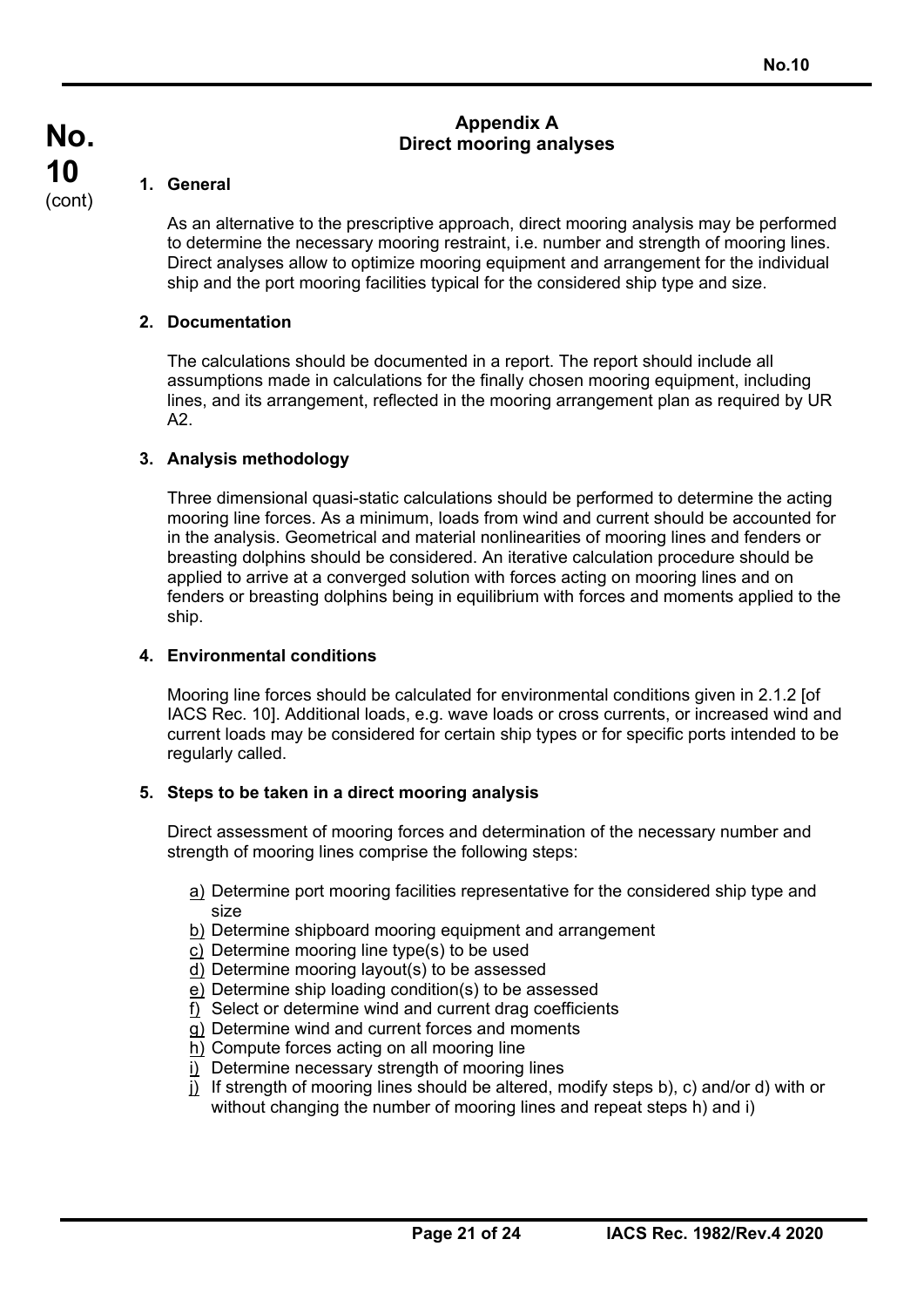# **5.1. Port mooring facilities**

Characteristics of port mooring facilities have strong influence on the resulting mooring line forces. Mooring analysis should be performed for port mooring facilities representative for the considered ship type and size, i.e. type of berth, type and arrangement of hooks/bollards, type and arrangement of fenders or breasting dolphins and height of pier above waterline.

Fenders or breasting dolphins in many cases may not affect the critical mooring line loads. Hence, initially, generic fender or dolphin arrangements and infinitely stiff loaddeformation characteristics may be considered. If no fender or dolphin loads occur for load cases yielding the critical mooring line loads, more specific fender or dolphin arrangements and characteristics may be omitted.

If there are substantially different port mooring facilities typically encountered by the considered ship type, additional calculations should be performed to consider these variations.

# **5.2. Shipboard mooring equipment and arrangement**

The mooring equipment and arrangement need to be chosen for the mooring analysis, i.e. location of mooring decks and location of mooring winches and fairleads. As a starting point, mooring equipment for the number of lines as determined by the prescriptive approach may be chosen, see 2.1.2.2 [of IACS Rec. 10].

# **5.3. Mooring lines**

The mooring analysis should apply the mooring line type(s) intended to be supplied with the vessel. The geometrical and material nonlinearities of the mooring lines should be considered by the mooring analysis. Load-deflection characteristics of mooring lines can be taken from data sheets of rope manufacturers. If given, characteristics of the broken-in ropes should be applied.

To achieve a good distribution of mooring line forces, mooring line type and characteristics should be at least same for lines in the same service, e.g. for head and stern lines, breast lines and spring lines. For very stiff mooring lines, e.g. made of steel or high modulus synthetic fibers, the use of elastic tails should be considered to enhance the elasticity in the mooring system and taken into account for the mooring analysis.

# **5.4. Mooring layout**

For the assessment of forces acting on mooring lines, a realistic mooring layout needs to be assumed, i.e. for each mooring line it needs to be determined from which bollard or winch, along which path, through which fairlead it is led and to which shoreside hook or bollard it is connected. Inboard parts of the mooring lines (between fairlead and shipboard fixation point) contribute to the elongation behavior of the line and should be included in the analysis.

The maximum number of lines connected to one shore mooring point needs to be limited to not load the shore side mooring points unrealistically high. For multipurpose piers the number of lines per shore bollard should be limited to three. For other types of berths, the number mooring lines per shore mooring point is also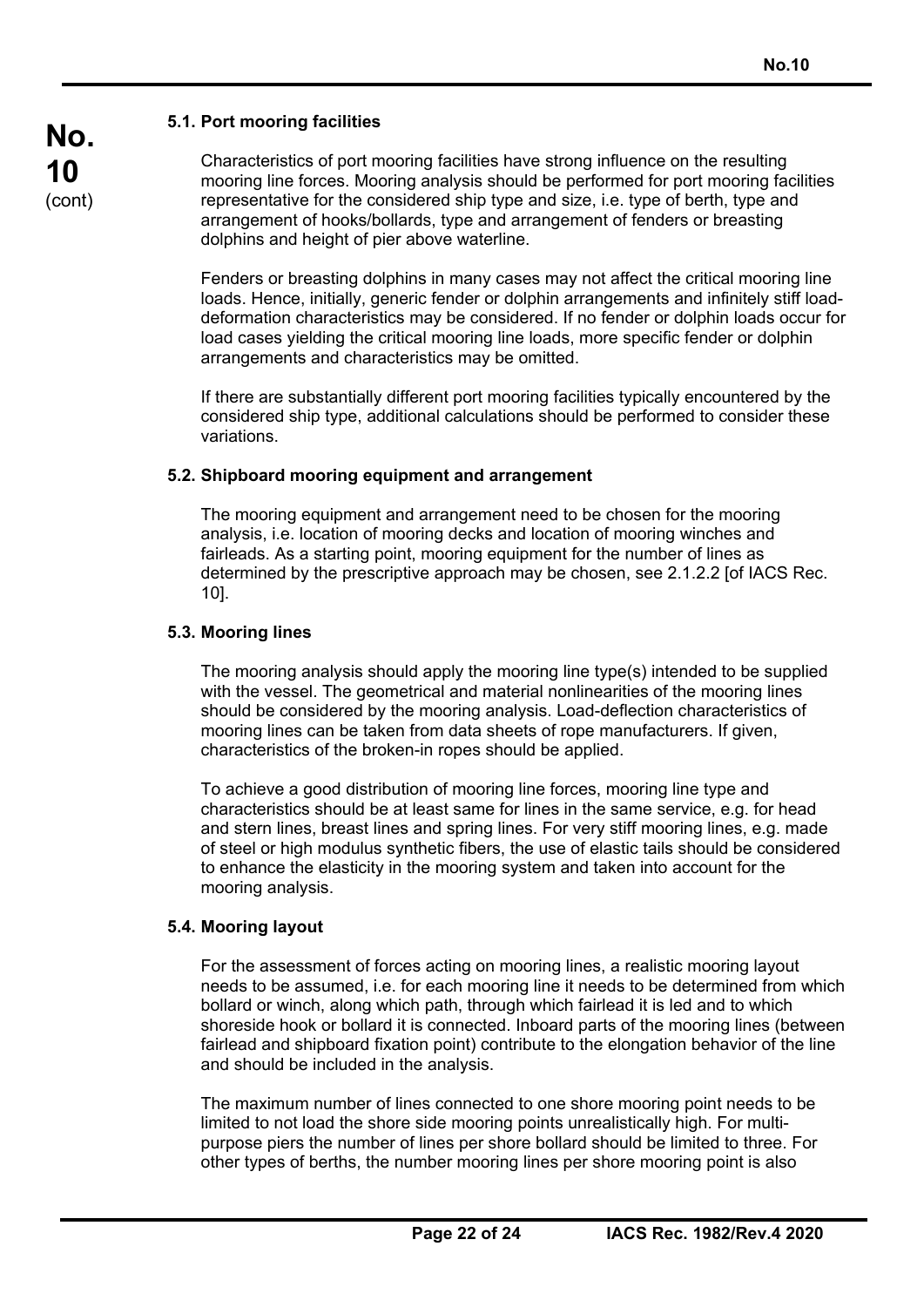limited, e.g., by the available number of hooks. Reasonable assumptions should be made based on typical berth types encountered by the considered ship type.

Alternative mooring layouts should also be assessed, considering possible and reasonable options to moor the ship to the assumed port mooring facilities. Also, a different position of the ship relative to the shoreside mooring bollards/hooks should be assessed to find the critical mooring line loads for the normal operation of the ship. Exemptions may be given to e.g. tankers, LNG carriers or ferries if typically moored in the same position relative to the shoreside mooring facilities.

### **5.5. Loading conditions**

Mooring line forces should be calculated for loading conditions given in 2.1.2 [of IACS Rec. 10].

### **5.6. Wind and current drag coefficients**

To calculate the wind and current forces and moments acting on the ship, wind and current drag coefficients are needed for the considered ship type, size and loading condition. Drag coefficients should be as specific as possible for the considered ship and loading conditions.

There are different sources for drag coefficients. Some Industry Guidelines provide drag coefficients for tankers and LNG carriers which can be applied. Due to the similarity of hull forms and superstructures, these coefficients may also be used for bulk carriers and ore carriers. For other ship types drag coefficients may be taken from the literature, if available, or can be determined by CFD calculations or model tests. CFD calculations are to be justified with suitable validation and sensitivity studies.

There are some effects that can influence the drag coefficients, i.e. blockage (limited under keel clearance, solid quay walls), ship draft and wind shielding by solid quays and buildings or cargo stored on quays (e.g. container stacks). Effects from blockage and ship draft can only be accounted for by appropriate coefficients. Drag coefficient should be chosen or determined for realistic water depth to draft ratios and for the considered ship draft(s). Some Industry Guidelines provide current drag coefficients for ballast and loaded draft conditions and for different water depth to draft ratios. Wind shielding effects are typically not considered by the wind drag coefficients. The effect of wind shielding of solid quays may be considered by an equivalent reduction of the lateral wind area of the ship. Shielding by buildings or cargo stored on quays should not be considered as their presence is imponderable.

#### **5.7. Calculation of wind and current forces and moments**

Wind and current forces and moments can be calculated for the given environmental conditions with the geometrical particulars of the considered ship and the selected drag coefficients. Usually, the forces in longitudinal and transversal directions as well as the moment about the vertical ship axis (yaw) are calculated.

Wind forces and moments should be calculated for all directions in intervals of preferably 15°, but not more than 30°. Current forces and moments should be calculated for selected directions as per 2.1.2 [of IACS Rec. 10]. For ships regularly moored to non-solid piers or jetties, cross current may need to be considered in addition.